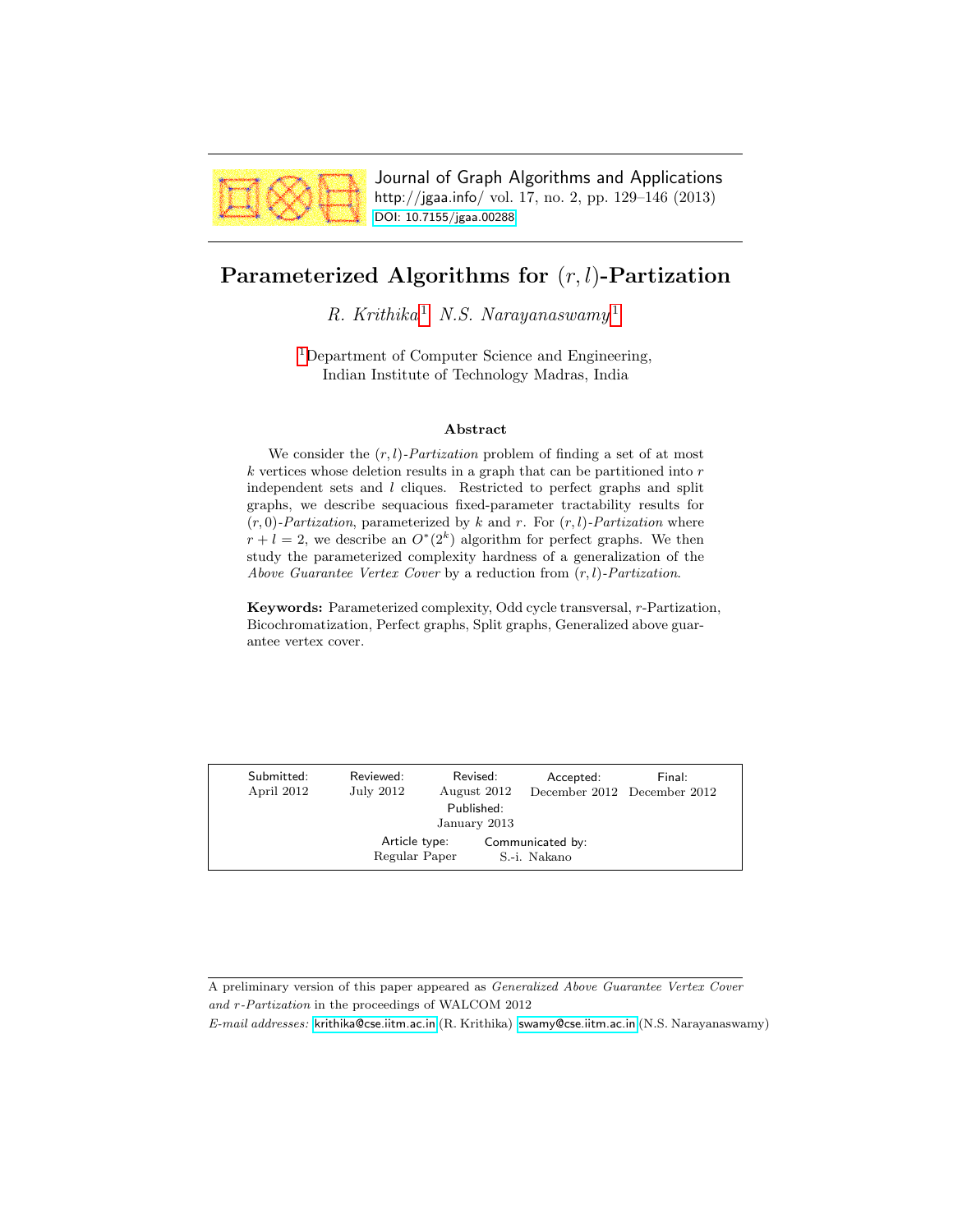## 1 Introduction

We consider only simple, finite, connected and undirected graphs. Given an undirected graph G and integers  $k, r$  and l, we define the  $(r, l)$ -Partization problem as follows.

 $(r, l)$ -Partization **Input:**  $\langle G, k, r, l \rangle$  where k, r and l are non-negative integers Parameter:  $k, r, l$ Question: Does there exist  $S \subseteq V(G)$ ,  $|S| \leq k$  such that  $V(G \setminus S)$  can be partitioned into l cliques and r independent sets?

The  $(r, l)$ -*Partization* problem generalizes many classical problems. For instance, Vertex Cover is  $(1, 0)$ -Partization, Odd Cycle Transversal (OCT) is  $(2, 0)$ -Partization and r-Coloring, Clique Cover are  $(r, 0)$ -Partization,  $(0, l)$ -Partization, respectively, with  $k = 0$  [GT1, GT21, GT4, GT15 in [\[12\]](#page-15-0)]. Vertex Cover and OCT have been widely studied in the parameterized complexity framework. Vertex Cover was one of the first problems to be shown as fixedparameter tractable (FPT). Research on this problem has led to new research directions in parameterized complexity [\[18\]](#page-16-0). An OCT of a graph is a subset of vertices whose deletion makes the graph bipartite. The fixed-parameter tractability of OCT was shown only quite recently [\[32\]](#page-17-0). Interestingly, none of the already known techniques for designing FPT algorithms were able to ascertain the fixed-parameter tractability of OCT. A technique referred to as iterative compression was introduced for this purpose. This was a breakthrough in parameterized algorithmics and led to the design of FPT algorithms for many other problems [\[17\]](#page-16-1). The algorithm for *OCT* reported in [\[32\]](#page-17-0) runs in  $O^*(3^k)$ time. After nearly a decade, this bound was improved to  $O^*(2.3146^k)$  [\[24\]](#page-16-2).

The  $r$ -Coloring problem can be thought of as partitioning the graph into  $r$ color classes with each class being an independent set. Clearly, if a graph is  $r$ -colorable, then its complementary graph can be partitioned into  $r$  cliques. As a natural generalization, the r-Cocoloring problem is to determine if a graph can be partitioned into  $r$  sets each of which is a clique or an independent set. The cochromatic number  $z(G)$  of G is the minimum number r of sets (each of which is either a clique or an independent set) that  $V(G)$  can be partitioned into. Brandstädt showed that determining if  $V(G)$  can be partitioned into  $r \leq 2$ independent sets and  $l \leq 2$  cliques is polynomial-time solvable [\[3\]](#page-15-1). However, the problem is NP-complete if either  $r \geq 3$  or  $l \geq 3$  as it includes 3-Coloring as a special case. Thus,  $(r, l)$ -*Partization* is trivially para-NP-hard (i.e. NP-hard even for constant k). Further,  $(r, 0)$ -Partization, which we subsequently refer to as  $r$ -*Partization*, is at least as hard as  $r$ -Coloring which is W-hard when parameterized by the number of colors  $r$  [\[28\]](#page-17-1). Thus, on general graphs,  $r$ -Partization is W-hard when parameterized by  $k$  and  $r$ .

Perfect graphs is a well-studied special graph class that subsumes many interesting graph classes like chordal graphs, split graphs, bipartite graphs, comparability graphs and parity graphs [\[14\]](#page-16-3). Perfect graphs can be recognized in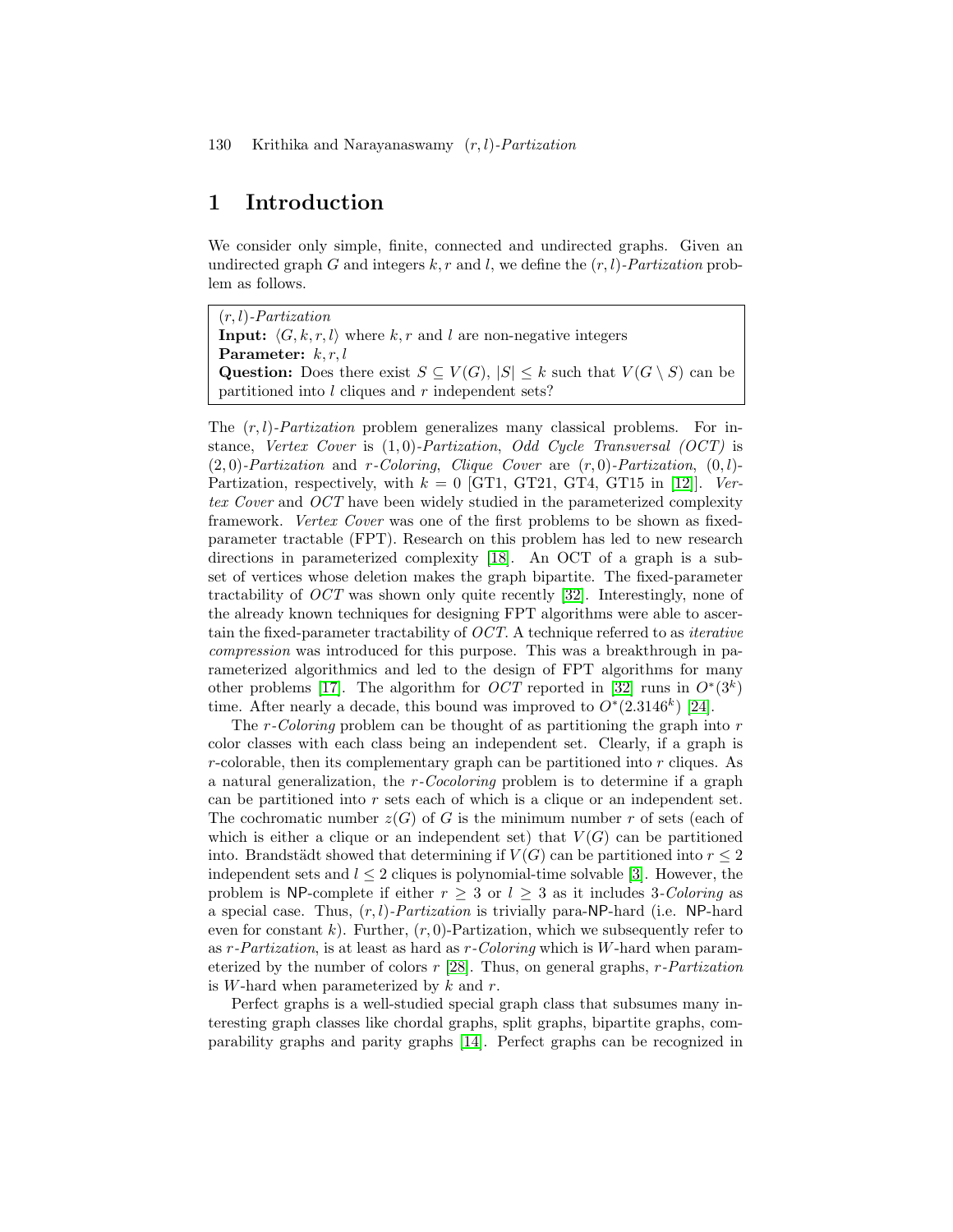polynomial time [\[5\]](#page-15-2) and problems such as Maximum Independent Set, Minimum Coloring and Maximum Clique are polynomial-time solvable using the classical algorithm of Grötschel, Lovász and Schrijver [\[15\]](#page-16-4). None of these polynomialtime solutions are purely combinatorial. They employ polyhedral combinatorics and semidefinite programming. Recently, on perfect graphs,  $(r, l)$ -Partization with  $k = 0$  was shown to be FPT with  $r + l$  as the parameter [\[20\]](#page-16-5). Also, r-Partization is known to be NP-complete on split graphs in which Vertex Cover and  $OCT$  are polynomial-time solvable. Further, for each fixed r, r-Partization is polynomial-time solvable on chordal graphs using dynamic programming in  $O(n^r)$  time [\[6,](#page-15-3) [35\]](#page-17-2). For perfect graphs, Vertex Cover is polynomial-time solvable using polyhedral combinatorics [\[16\]](#page-16-6) and OCT is NP-complete by a recent result [\[2\]](#page-15-4). Thus,  $r$ -*Partization* on perfect graphs is W-hard when parameterized by  $r$ .

Our Results: On perfect graphs and split graphs, we show that r-Partization is FPT with respect to  $k$  and  $r$  as parameters. The algorithms have run-times  $O^*(r+1)^k$  on perfect graphs and  $O^*(2^{k+r})$  on split graphs. For perfect graphs, on which OCT is known to be NP-complete, we describe an  $O^*(2^k)$  algorithm using iterative compression. The property of perfectness of the graph enables an algorithm better than the  $O^*(2.3146^k)$  time algorithm reported in [\[24\]](#page-16-2) for general graphs. Also, we study  $(r, l)$ -*Partization* in perfect graphs when  $r + l = 2$ . We refer to this problem as *Bicochromatization*.

Roadmap: In Section [2,](#page-4-0) we study r-Partization in perfect graphs and split graphs. In Section [3,](#page-7-0) we show that Bicochromatization on perfect graphs admits an  $O^*(2^k)$  algorithm. Finally, in Section [4,](#page-10-0) we explore the relationship between  $(r, l)$ -Partization and Vertex Cover.

Graph Theoretic Preliminaries: Graph theoretic terminologies are as de-fined in [\[14,](#page-16-3) [34\]](#page-17-3). For a graph  $G, V(G)$  and  $E(G)$  denote the vertex set and edge set, respectively. Let  $|V(G)| = n$ ,  $|E(G)| = m$  and  $N_G(v) = \{u \mid \{u, v\} \in$  $E(G)$ . The graph G is referred to as an r-partite graph if  $V(G)$  can be partitioned into r independent sets. The clique number  $\omega(G)$  and the independence number  $\alpha(G)$  are the cardinalities of a largest clique and independent set, respectively, in G. The size of a maximum matching in G is denoted as  $\mu(G)$  and the chromatic number of G is denoted by  $\chi(G)$ . Also, G is said to be r-colorable if  $\chi(G) \leq r$ .

Clearly,  $\chi(G) \ge \omega(G)$ . A graph G in which for every induced subgraph H,  $\chi(H) = \omega(H)$  holds, is called perfect. It is also known that G is perfect if and only if  $\overline{G}$  is perfect. One of the first classes of graphs to be recognized as being perfect is the class of chordal (triangulated) graphs [\[14\]](#page-16-3). Chordal graphs are graphs in which every induced cycle is a triangle and co-chordal graphs are the corresponding complementary graphs. A graph G is a spilt graph if  $V(G)$  can be partitioned into a clique and an independent set. Also, G is split if and only if G and  $\overline{G}$  are both chordal. Since an independent set in G is a clique in  $\overline{G}$ and vice-versa, it follows that G is a split graph if and only if  $\overline{G}$  is also a split graph. Further, a split graph is a  $2K_2$ -free chordal graph.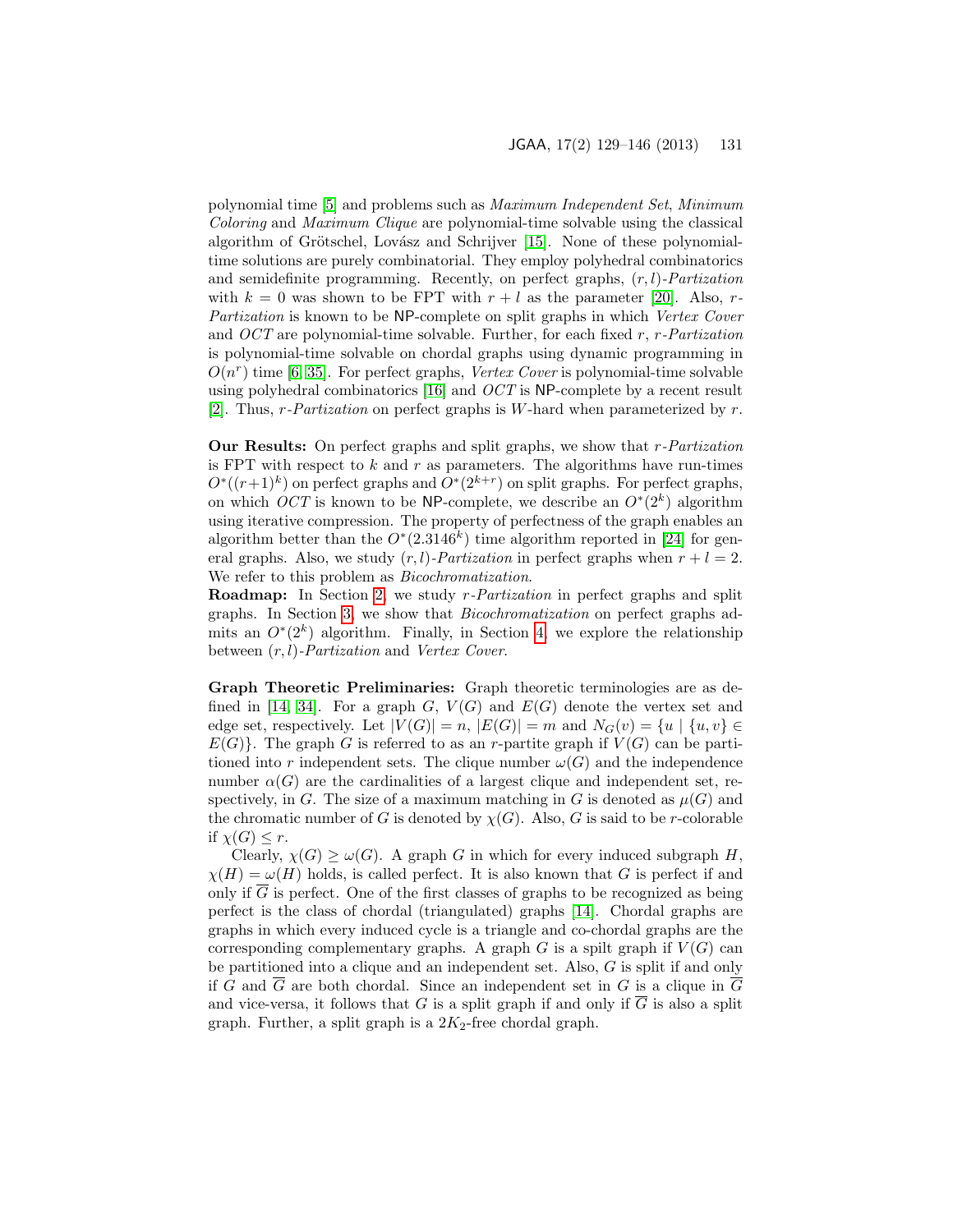Parameterized Complexity Preliminaries: The goal in parameterized complexity is to identify parameters that cause the inherent hardness of NP-complete problems and design algorithms with run-times bounded by  $f(k)|x|^{O(1)}$ , where  $x$  is the input instance and  $f$  is any arbitrary computable function dependent only on the problem-specific parameter k. The running time  $f(k)|x|^{O(1)}$  of a parameterized algorithm is generally denoted as  $O^*(f(k))$  by suppressing the polynomial terms. Parameterized problems for which such algorithms exist are referred to as fixed-parameter tractable (FPT). For a parameterized problem, a kernelization algorithm is a polynomial-time pre-processing procedure that transforms an instance of the problem into an equivalent instance, called a problem kernel, whose size depends only on the input parameter(s). By obtaining a kernel, the problem is clearly FPT. An active area of research in parameterized algorithmics is to obtain as small kernels as possible or establish the infeasibility of such kernels under standard complexity theoretic assumptions.

A central tool in the analysis of parameterized and exact exponential algorithms is the Exponential-Time Hypothesis: 3-SAT cannot be solved in  $2^{o(n)}$ time [\[21\]](#page-16-7). By reductions preserving subexponential time complexities, problems like 3-Coloring and Maximum Independent Set do not have subexponential time algorithms under Exponential-Time Hypothesis [\[22\]](#page-16-8). In order to classify parameterized problems as fixed-parameter tractable (denoted as FPT) or intractable (referred to as W-hard), Downey and Fellows [\[9\]](#page-15-5) defined the Whierarchy FPT  $\subseteq W[1] \subseteq W[2] \subseteq \cdots \subseteq W[P] \subseteq XP$  using Boolean circuits and the notion of parameterized reductions. A parameterized problem  $P$  is parameterized reducible to a parameterized problem  $Q$  if there is a FPT algorithm that transforms an instance  $\langle x, k \rangle$  of P into an instance  $\langle x', k' \rangle$  of Q such that  $\langle x, k \rangle \in P \Leftrightarrow \langle x', k' \rangle \in Q$  and  $k' = g(k)$  for some function g. A parameterized problem P to which all problems in  $W[1]$  can be reduced by a parameterized reduction is referred to as W[1]-hard and believed not to be FPT. W[1]-hard problems in W[1] are called W[1]-complete. For the other classes in the Whierarchy, hardness and completeness are analogously defined.

Design Techniques for FPT Algorithms: The parameterized algorithms described in this work largely use the following two popular design paradigms. 1. Depth-bounded Search Trees: This technique [\[28\]](#page-17-1) involves a systematic exploration of the solution space of a parameterized problem in a tree-like fashion. The depths of such search trees are usually upper-bounded by values depending on the parameter. The idea is to find a *small subset* of the input instance in polynomial time such that at least one element of this subset is part of an optimal solution to the problem. A search tree is now built with nodes corresponding to recursive calls on smaller problems accompanied by smaller parameters.

2. Iterative Compression: This technique, introduced in [\[32\]](#page-17-0), typically works for minimization problems parameterized by the solution size. The idea is to begin with a solution of size  $(k + 1)$  and attempt to compress it (in FPT time) to a solution of size k. The compression version of a parameterized problem is: Given a graph  $G$ , a non negative integer  $k$ , a  $(k + 1)$  size solution  $S'$  of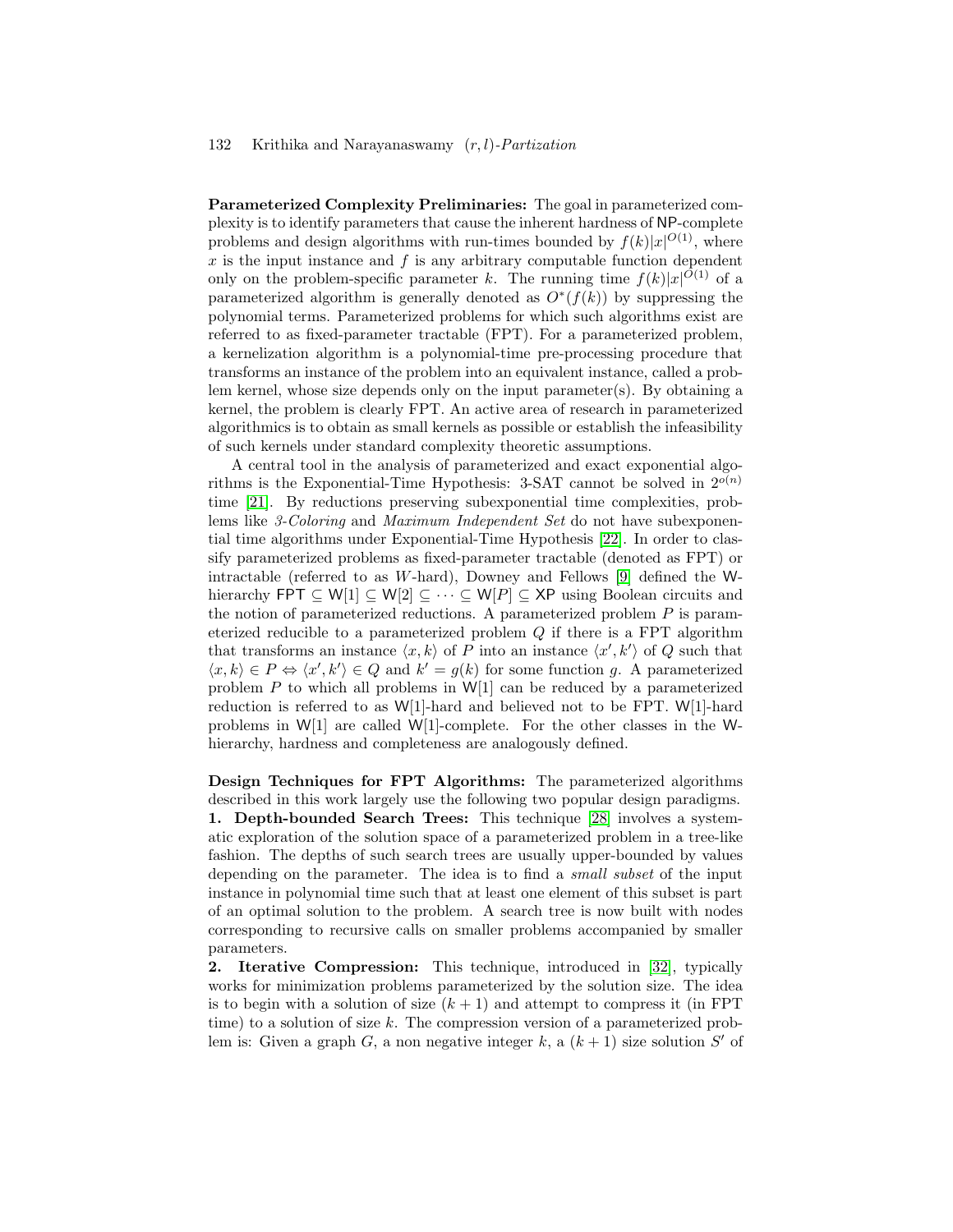G, does there exist a solution, S of G such that  $|S| \leq k$ ? The compression algorithm takes as input a triple  $(G[v_1, \dots, v_{i=k+1}], \{v_1, \dots, v_{i=k+1}\}, k)$  and either reports that  $G[v_1, \dots, v_i]$  has no solution of size k or returns a k-size solution S. In the former case, we declare that  $G$  has no  $k$  sized solution. In the latter case, we call the compression algorithm with input  $(G[v_1, \dots, v_i, v_{i+1}], S \cup \{v_{i+1}\}, k)$ and proceed iteratively. The iterative run of the compression routine terminates when either a solution of size  $k$  is obtained for the entire graph, or if an intermediate instance turns out to be incompressible. If a k-size solution exists for G, we are guaranteed to find it after  $n - k$  compressions. The template for iterative compression is as described in Algorithm [1.](#page-4-1)

### Algorithm 1  $IC(G(V, E), k)$

```
Consider an arbitrary order v_1, v_2, \cdots, v_n of vertices of G
Define V' = \{v_1, v_2, \cdots, v_{k+1}\}\S \leftarrow \emptyset, i \leftarrow 1S' \leftarrow V'/*Initialize current (k+1)-size solution S' of G[V']*/
while i \leq n - k do
   S \leftarrow COMPRESS(G[V'], S', k) /* k-size solution of G[V'] */
   i \leftarrow i+1, S' \leftarrow S \cup \{v_{k+i}\}\text{ and } V' \leftarrow V' \cup \{v_{k+i}\}\end while
return S
```
For more details on parameterized complexity, we refer the reader to [\[9,](#page-15-5) [11,](#page-15-6) [28\]](#page-17-1).

## <span id="page-4-0"></span>2 r-Partization in Special Graph Classes

As r-Partization in general graphs is trivially para-NP-hard and W-hard when paramaterized by  $k$  and  $r$ , we focus our study to special graph classes. In particular, we consider perfect graphs, split graphs and bounded tree-width graphs.

### 2.1 r-Partization in Perfect Graphs

Any r-colorable graph cannot have  $K_{r+1}$  as a subgraph and this condition is sufficient for perfect graphs. Also, for a perfect graph  $G$ , there is a polynomialtime algorithm to determine whether  $\chi(G)$  is at most r [\[16\]](#page-16-6). The following characterization of r-colorable perfect graphs was provided in [\[6,](#page-15-3) [35\]](#page-17-2) which we rephrase and present below for completeness.

**Lemma 1** A perfect graph G is r-colorable if and only if G forbids  $K_{r+1}$  as a subgraph. Further, an r-partization solution for G is to find a set  $S \subset V(G)$ such that for each clique C in G,  $|C \cap S| > |C| - r$ .

As an r-partization solution for  $G$  is to find a minimum set of vertices that intersects all cliques of size  $(r + 1)$  in G, we obtain a parameterized algorithm using a depth-bounded search tree technique.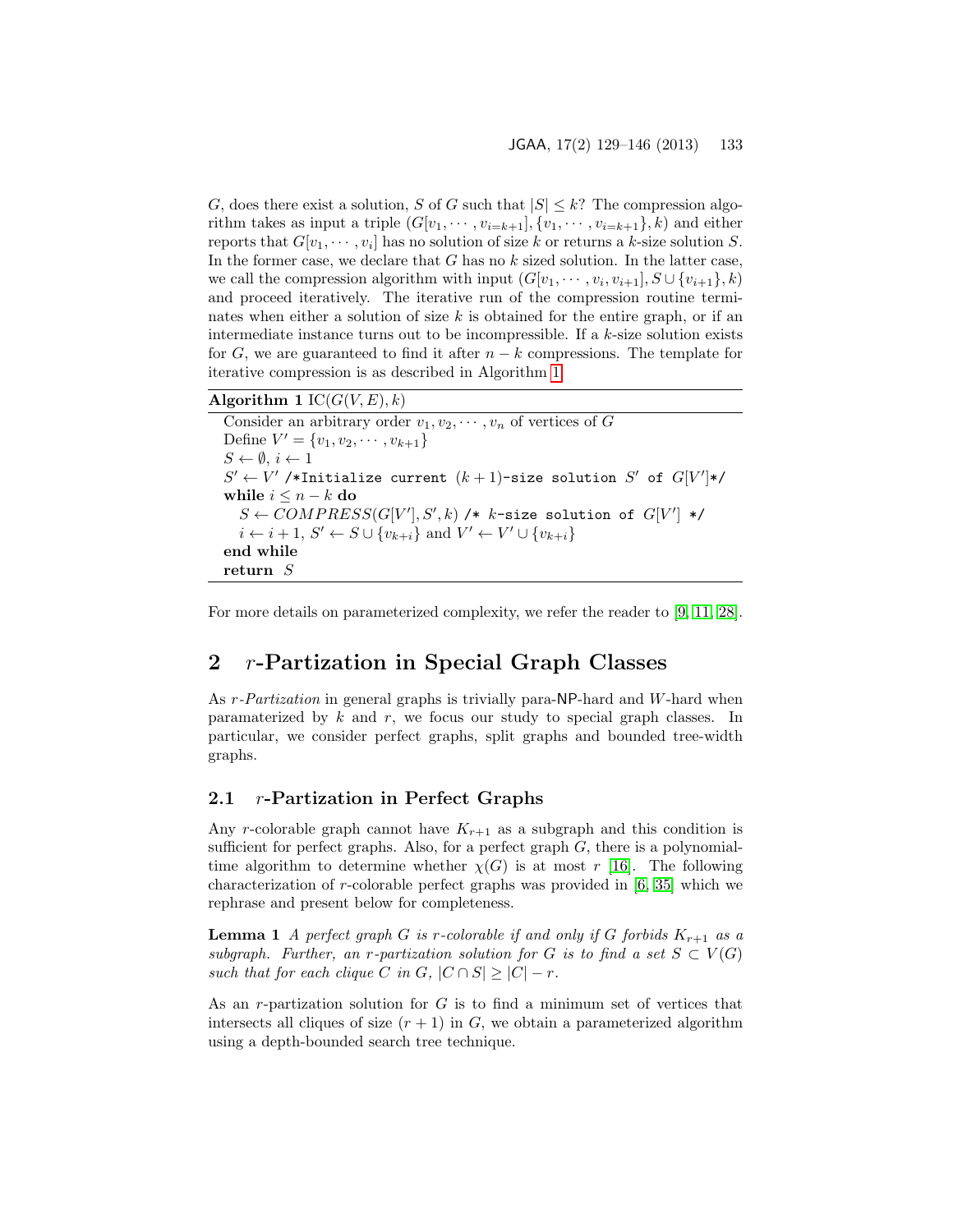**Theorem 1** Given a perfect graph G and integers  $k, r$ , there is an algorithm to decide whether G has an r-partization solution of size at most k in time  $O^*((r+1)^k).$ 

**Proof:** Choose a  $K_{r+1}$  in G. Since at least one of the  $(r + 1)$  vertices are in any solution, the size of the graph and the parameter drop by 1 in each of the  $(r + 1)$  branches. Recurse on the remaining graph till no  $K_{r+1}$  is found or the parameter budget is exhausted. Note that since G is perfect,  $\omega(G)$  and a clique on  $(r + 1)$  vertices (if one exists) can be obtained in polynomial time using the Lovász theta function  $[16]$ . As the depth of the search tree is upper-bounded by k, the algorithm runs in  $O^*((r+1)^k)$  time.

Theorem 2 For every fixed r, r-Partization in perfect graphs, parameterized by k admits an  $O(k^r)$  size kernel.

**Proof:** For each fixed r, in  $O(n^{r+1})$  time, an r-Partization instance  $\langle G, k \rangle$  can be transformed into an  $(r + 1)$ -uniform Hitting Set instance  $\langle U = V(G), C = \mathcal{K},$  $k' = k$ , where K denotes the set of cliques of size  $(r + 1)$  in G. Thus, we obtain an  $O(k^r)$  size kernel using the kernelization techniques employed in [\[1\]](#page-15-7).  $\Box$ 

Theorem 3 The Maximum Induced r-Colorable Subgraph problem in perfect graphs admits a polynomial-time r-approximation algorithm.

**Proof:** Observe that if  $\langle G, k, r \rangle$  is an YES instance of r-Partization, we have  $\alpha(G) \geq \frac{n-k}{r}$ . Thus, a maximum independent set I of G, which can be obtained in polynomial time for perfect graphs  $[16]$ , is a maximum induced r-colorable subgraph of G with at least  $\frac{n-k}{r}$  vertices. Thus, for perfect graphs, this is an rapproximate solution for the dual of r-Partization, referred to as the Maximum  $Induced\ r-Colorable\ Subgraph\ problem\ [35].$  $Induced\ r-Colorable\ Subgraph\ problem\ [35].$  $Induced\ r-Colorable\ Subgraph\ problem\ [35].$ 

### 2.2 r-Partization in Split Graphs

Recall that a graph G is a split graph if  $V(G)$  can be partitioned into a clique and an independent set. A split graph  $G'(K' \cup I', E)$  can be transformed into an equivalent split graph  $G(K \cup I, E)$  such that  $|K| = \omega(G') = \omega(G)$  in linear time. For rest of the discussion, we will assume that this property is satisfied by any split graph.

<span id="page-5-0"></span>**Lemma 2** For a split graph  $G(K \cup I, E)$ , there exists an optimum r-Partization solution S such that  $S \subseteq K$ .

**Proof:** Consider a minimal solution S and let  $x \in S \cap I$ . As  $G \setminus S$  is r-colorable and  $S$  is minimal,  $x$  is adjacent to at least one vertex in every color class of  $G \setminus S$ . Consider a color class C of  $G \setminus S$ . Since  $N(x) \subseteq K$ , x is adjacent to exactly one vertex (say v) in C. Replace x by v in S. By iteratively processing such vertices in  $S$ , it follows that the resultant solution  $S$  obtained is a subset of  $K$ .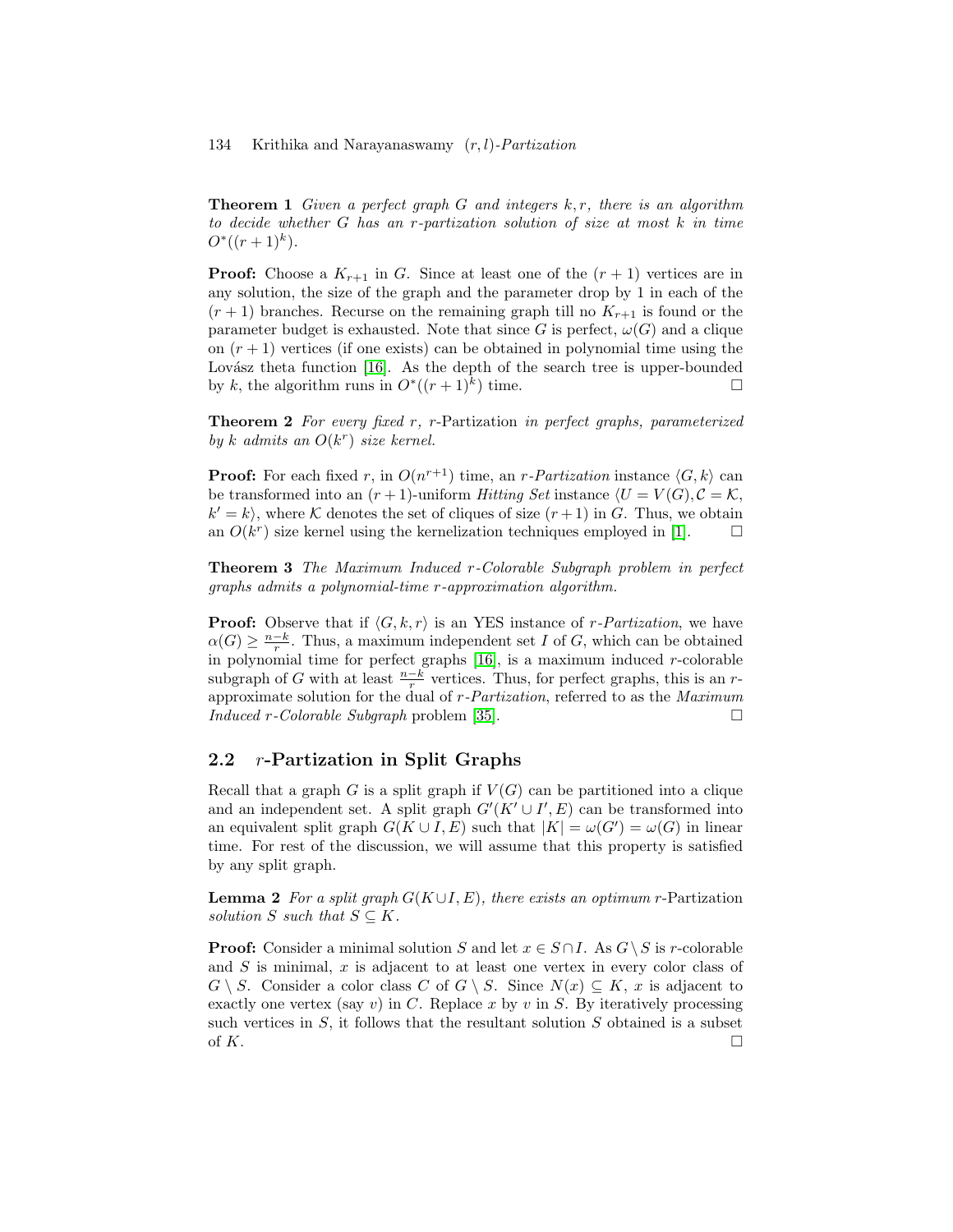Using Lemma [2,](#page-5-0) we describe Algorithms [1](#page-4-1) and [2](#page-6-0) that employ structured iterative compression. The idea is to build an iterative algorithm, and at each iteration, compress the current solution, which is a clique, into a smaller one unless it is optimal.

Algorithm 2  $COMPRESS(G', S', k)$ 

<span id="page-6-0"></span>Transform  $G'(K' \cup I', E')$  to  $G(K \cup I, E)$  such that  $|K| = \omega(G') = \omega(G)$ Preprocess  $S'$  such that  $S' \subseteq K$  /\* Linear time pre-processing \*/  $\mathscr{O}/\ast$   $K'\cup I'$  denotes  $V(G)\setminus S'$  \*/ for all  $Y \subseteq S'$ {Iterate over sets Y to be retained in solution S} do /\*  $G[S' \setminus Y]$  is r-colorable \*/ If  $\exists x \in I'$  that is in a  $K_{r+1}$  in  $G[V \setminus Y]$  then skip to the next choice of Y for all  $X \subseteq K'$  with  $|X| \leq k - |Y|$  do If  $G[V \setminus (X \cup Y)]$  is r-colorable then return  $X \cup Y$ end for end for Declare  $\langle G, k, r \rangle$  as a NO instance

**Lemma 3** Given a split graph G and integers  $k, r$ , Algorithms [1](#page-4-1) and [2](#page-6-0) decide whether G has an r-partization solution of size at most k in time  $O^*(2^{k+r})$ .

**Proof:** Delete isolated vertices from I as these vertices cannot be a part of any optimal solution. Consider a  $(k + 1)$ -size solution S'. Denote  $V(G) \setminus S'$  as  $K' \cup I'$ , where  $K'$  is a maximum clique and  $I'$  is an independent set. Let S be the required k-size solution such that  $S \cap S' = Y$ . Since  $G[V \setminus S']$  is r-colorable,  $|K'| \leq r$ . Observe that S' is a clique. As  $G[S' \setminus Y]$  is r-colorable,  $G[S' \setminus Y]$ is a clique on at most r vertices. If  $|Y| = i$  then  $|S' \setminus Y| = k + 1 - i$ . Since  $G[S' \ Y]$  is an *r*-colorable clique,  $k+1-i \leq r$ . Therefore, the number of ways of choosing Y from S is  $\binom{k+1}{k+1-r} + \cdots + \binom{k+1}{k} = \sum_{i=k+1-r}^{k} \binom{k+1}{i}$ . After choosing Y, a subset  $X \subseteq K'$  such that  $|X| \leq k - |Y|$  and  $G[V \setminus (X \cup Y)]$  is r-colorable can be found by an exhaustive search among the  $\binom{r}{k-|Y|}$  choices. The run-time of the algorithm is bounded by  $\sum_{i=0}^{k} {\binom{k+1}{i}} {\binom{r}{k-i}} \leq {\binom{k+r+1}{k}} \leq 2^{k+r+1}$ . Thus, the required solution, if one exists, is obtained in  $O^*(2^{k+r})$  time.

Remark: r-Partization on chordal graphs (and hence for split graphs) is known to be polynomial-time solvable for each fixed  $r$ , using dynamic programming in  $O(n^r)$  time [\[6,](#page-15-3) [35\]](#page-17-2). We observe that the run-time  $\sum_{i=0}^{k} {k+1 \choose i} {r \choose k-i}$  of our algorithm can also be bounded by  $\binom{k+r+1}{r+1} \leq (k+r+1)^{r+1}$ . Thus, we obtain a new polynomial-time algorithm for each fixed r on split graphs.

### 2.3 r-Partization in Treewidth-Bounded Graphs

It is known that any problem expressible in monadic second order logic is FPT when parameterized by the treewidth [\[7\]](#page-15-8). Atomic predicates  $V(x)$  and  $S(v)$ denote  $x \in V(G)$  and  $v \in S$ ,  $S \subseteq V(G)$ , respectively.  $Inc(x, e)$  represents the incidence relation between  $x \in V(G)$  and  $e \in E(G)$ .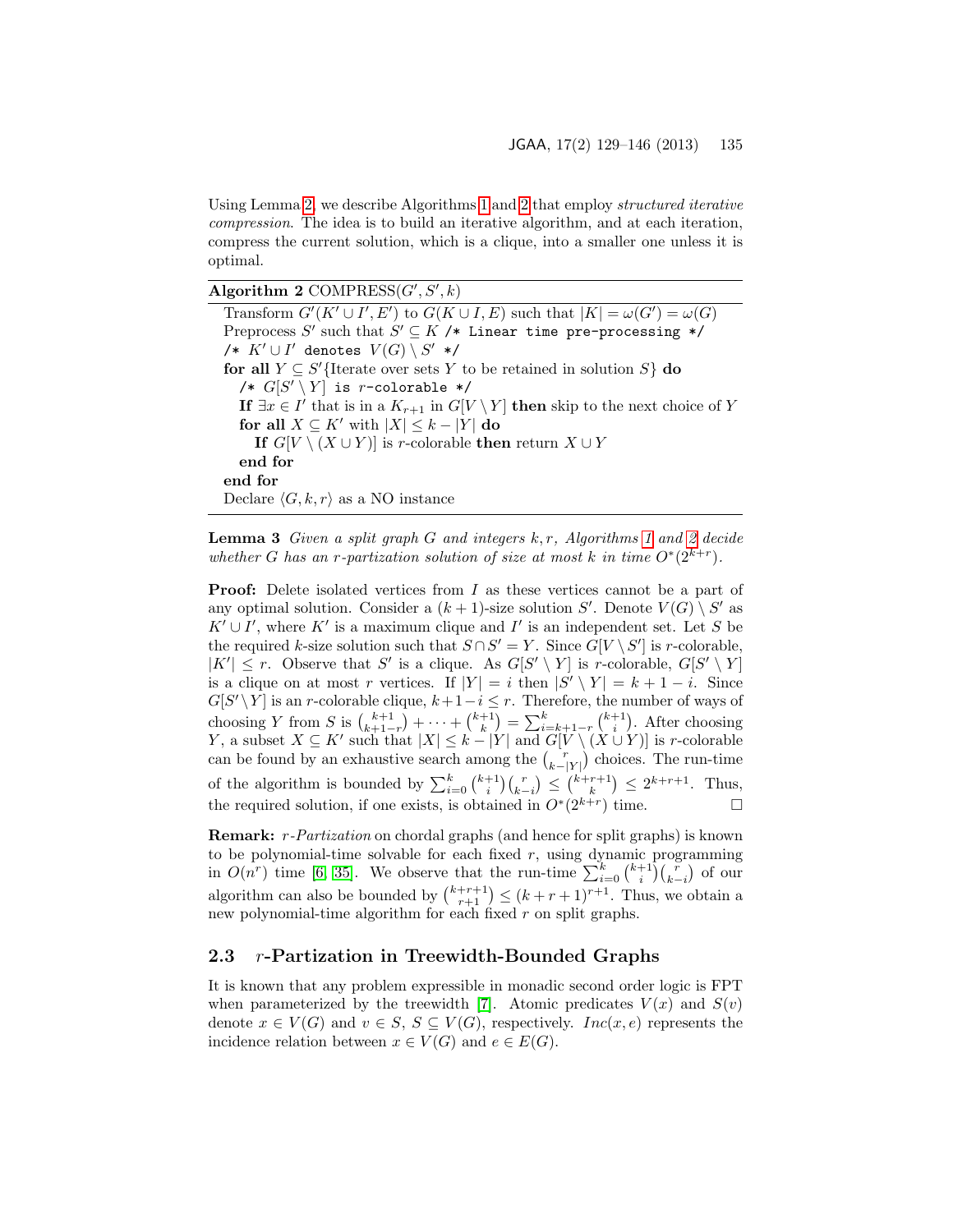$\phi = \exists S(AtMost_k(S) \land Sets_r \land Coloring_r)$ 

 $AtMost_k(S): \forall s_1, \cdots, \forall s_{k+1} \bigvee_{1 \leq i \neq j \leq k+1} (s_i = s_j)$  is true if and only if  $|S| \leq k$ .

 $Sets_r : \exists X_1 \exists X_2 \cdots \exists X_r (\forall x (V(x) \land \neg S(x)) \rightarrow ((X_1(x) \lor \cdots \lor X_r(x)) \land \forall_{1 \leq i \neq j \leq r})$  $\neg \exists x(X_i(x) \land X_i(x))$  is true if and only if  $V(G) \backslash S$  can be partitioned into r sets.

 $Coloring_r : \forall x \forall y ((V(x) \land V(y) \land \neg S(x) \land \neg S(y) \land (x \neq y)) \land \exists z (Inc(x, z) \land \neg S(y) \land (x \neq y))$  $Inc(y, z)) \to \bigwedge_{1 \leq i \leq r} \neg (X_i(x) \land X_i(y)))$  is true if and only if  $G[V \setminus S]$  can be properly colored using r colors.

By expressing r-Partization in monadic second order logic, we conclude that the problem parameterized by treewidth and r is FPT.

## <span id="page-7-0"></span>3 Bicochromatization in Perfect Graphs

Recall that a graph G is perfect if for every induced subgraph H of  $G$ ,  $\chi(H)$  =  $\omega(H)$ . The *Bicochromatization* problem in a perfect graph G is to determine the existence of a set  $S$  of at most  $k$  vertices satisfying one of the following properties:

- 1.  $G \setminus S$  is bipartite. This is to solve for  $OCT$  on G.
- 2.  $V(G \setminus S)$  can be partitioned into 2 cliques. In other words,  $\overline{G} \setminus S$  is bipartite. Thus, it suffices to solve  $OCT$  on  $\overline{G}$ .
- 3.  $G \setminus S$  is a split graph. Here,  $V(G \setminus S)$  can be partitioned into a clique and an independent set. This is to solve Split Deletion on G.

By the weak perfect graph theorem, G is perfect if and only if  $\overline{G}$  is perfect [\[14\]](#page-16-3). Thus, on perfect graphs, algorithms for OCT and Split Deletion solve Bicochromatization. We describe the algorithms for OCT and Split Deletion in Sections [3.1](#page-7-1) and [3.2.](#page-9-0) These algorithms employ the iterative compression technique with different COMPRESS routines.

## <span id="page-7-1"></span>3.1 OCT in Perfect Graphs

The problem of finding a maximum independent set in a perfect graph is solvable in polynomial time using polyhedral combinatorics [\[16\]](#page-16-6). However, similar complexity results do not hold for OCT which was recently shown to be NP-hard [\[2\]](#page-15-4). Observe that a minimum OCT in a perfect graph is a minimum cardinality set of vertices that intersects every triangle. Exploiting this fact and the structure of perfect graphs, we describe an  $O^*(2^k)$  parameterized algorithm (Algorithms [1](#page-4-1) and [3\)](#page-8-0) using iterative compression technique. The key idea is that the COM-PRESS subroutine first pre-processes the instance as long as possible: let  $S'$ denote the current  $(k + 1)$ -size solution and Y be a subset of S'. If there exists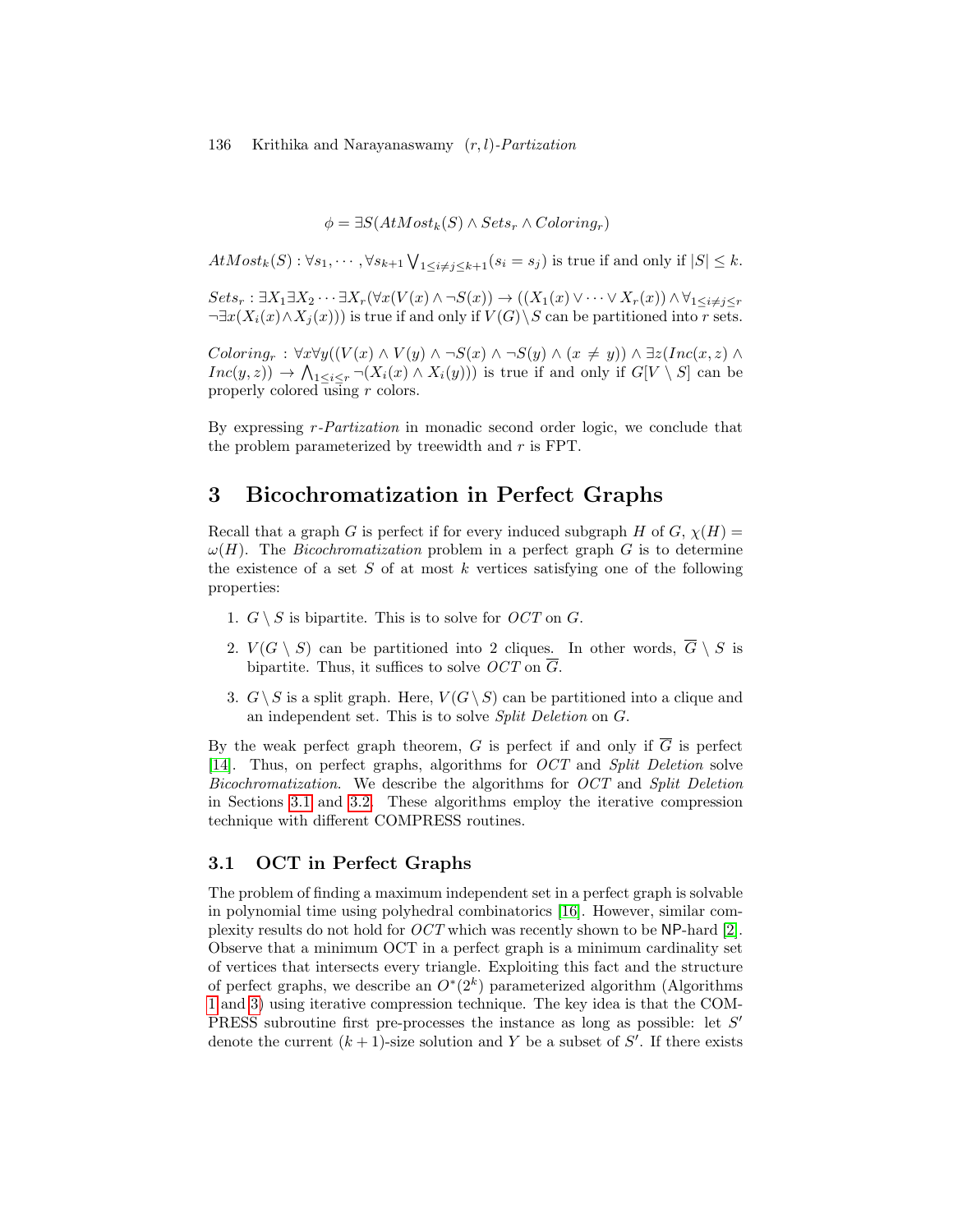a  $K_3$  in  $G[V \setminus Y]$  with exactly one vertex v in  $V(G) \setminus S'$ , add v to the solution and decrease  $k$  by 1. After processing such triangles, we reduce the problem to Vertex Cover in a bipartite graph.

Algorithm 3 COMPRESS $(G, S', k)$ 

<span id="page-8-0"></span>/\* Iterate over each set Y to be retained in solution  $S \times V$ for all  $Y \subseteq S'$  do If  $G[S' \setminus Y]$  is not bipartite then skip to next subset of  $S'$  $X \leftarrow \emptyset$ for all  $K_3 = \{u, v \in S' \setminus Y, x \in V \setminus S'\}$  in  $G[V \setminus Y]$ /\* Add x to solution and decrease k by  $1*/$  $X \leftarrow X \cup \{x\}, k \leftarrow k-1$  $\mathcal{T} =$  set of triangles in  $G[V \setminus (X \cup Y)]$  and  $E' = E(G[V \setminus S']) \cap E(\mathcal{T})$  $X' \leftarrow$  min vertex cover of  $G(V \setminus S', E')$ If  $|X| + |X'| \leq k - |Y|$  then return  $X \cup X' \cup Y$ end for Declare  $\langle G, k \rangle$  as NO instance

<span id="page-8-1"></span>**Lemma 4** Given a perfect graph  $G$  and an integer  $k$ , Algorithms [1](#page-4-1) and [3](#page-8-0) decide whether G has an OCT of size at most k in time  $O^*(2^k)$ . Further, these algorithms decide if G has an at most k-size set S such that  $V(G \setminus S)$  can be partitioned into 2 cliques.

**Proof:** Consider a  $(k + 1)$ -size solution S'. If a smaller solution S exists, it has an intersection  $Y$  (possibly empty) with  $S'$ . The COMPRESS subroutine searches for such a solution S by iterating over all  $Y \subseteq S'$  to be retained in S and choosing  $X \subseteq V(G) \setminus S'$  to replace  $S' \setminus Y$ . We consider only subsets Y for which  $G[S' \ Y]$  is bipartite. Since  $G[V \ Y]$  and  $G[S' \ Y]$  are bipartite,  $G[V \ Y]$ is 4-colorable. Thus,  $\omega(G[V \setminus Y]) \leq 4$ .



For any triangle in  $G[V \setminus Y]$  that has exactly one vertex  $v \in V(G) \setminus S'$ , we add  $v$  to  $X$ . After processing such triangles as long as possible, any triangle in  $G[V \setminus Y]$ , if exists, has two vertices in  $V(G) \setminus S'$  and one vertex in  $S' \setminus Y$ . Let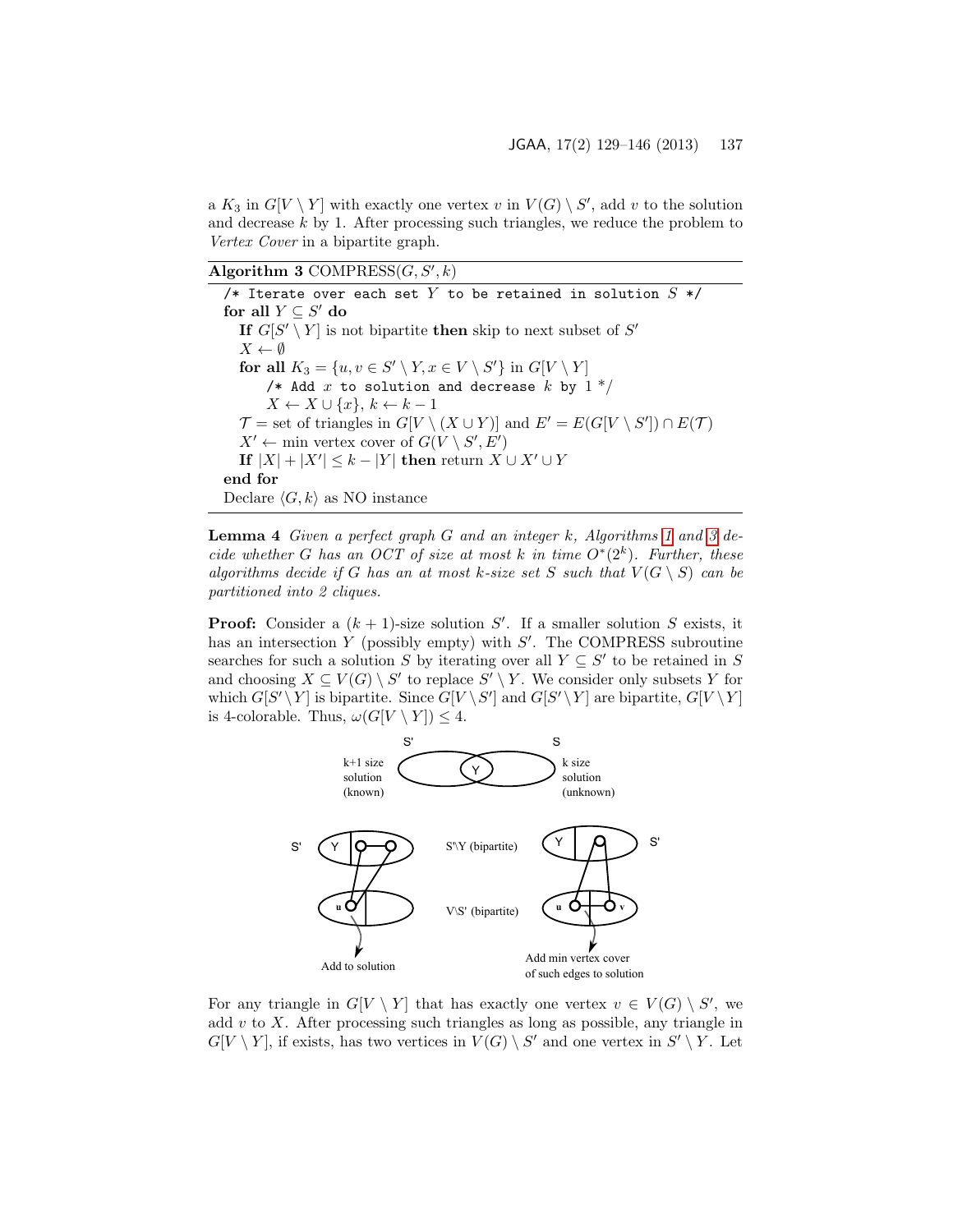E' be the set of edges of such triangles having both endpoints in  $V(G) \setminus S'$ . A minimum vertex cover X' of  $G(V \backslash S', E')$  essentially intersects every triangle in  $G[V \setminus Y]$ . Since  $G[V \setminus S']$  is bipartite, a minimum vertex cover can be found in polynomial time [\[34\]](#page-17-3). If  $|X \cup X' \cup Y| \leq k$  then  $S = X \cup X' \cup Y$  is the required solution. Such a set S, if one exists, is found by considering all possible  $2^{k+1}$ partitions of S' in  $O^*(2^k)$  time. Further, as  $\overline{G}$  is perfect (since G is perfect), it suffices to determine the existence of an at most k-size OCT for  $\overline{G}$  to decide if G has an at most k-size set S such that  $V(G) \setminus S$  can be partitioned into 2  $cliques.$ 

### <span id="page-9-0"></span>3.2 Split Deletion

The *Split Deletion* problem of determining the existence of  $S \subseteq V(G)$  such that  $G[V \setminus S]$  is a split graph is known to admit an  $O^*(2^k)$  algorithm in general by a recent result [\[13\]](#page-16-9). We describe the algorithm in this section. For a split graph  $G(K \cup I, E)$ , exactly one of the following conditions holds [\[14\]](#page-16-3):

- 1.  $|I| = \alpha(G)$  and  $|K| = \omega(G)$ . Here, the partition  $V(G) = K \cup I$  is unique.
- 2.  $|I| = \alpha(G)$  and  $|K| = \omega(G) 1$ . Here, there exists a vertex  $v \in I$  such that  $K \cup \{v\}$  is a clique.
- 3.  $|I| = \alpha(G) 1$  and  $|K| = \omega(G)$ . Here, there exists a vertex  $v \in K$  such that  $I \cup \{v\}$  is independent.

Therefore, for a split graph G on n vertices, there are at most  $n+1$  split partitions which can be enumerated in polynomial time. The algorithm in [\[13\]](#page-16-9) uses the iterative compression technique. The working of the COMPRESS routine is described as Algorithm [4.](#page-9-1)

### Algorithm  $4$  COMPRESS( $G, S', k$ )

<span id="page-9-1"></span>/\* Iterate over sets  $Y$  to be retained in solution  $S * /$ for all  $Y \subseteq S'$  do If  $G[S' \setminus Y]$  is not a split graph then skip to next subset of  $S'$  $X \leftarrow \emptyset$ for each split partition  $K_{S'} \cup I_{S'}$  of  $S' \setminus Y$ for each candidate split partition  $K' \cup I'$  of  $G[V \setminus S']$ for all  $u \in K'$  non-adjacent to a vertex  $v \in K_{S'}$  $X \leftarrow X \cup \{u\}, k \leftarrow k-1$ for all  $u \in I'$  adjacent to a vertex  $v \in I_{S'}$  $X \leftarrow X \cup \{u\}, k \leftarrow k - 1$ If  $|X| \leq k - |Y|$  then return  $X \cup Y$ end for Declare  $\langle G, k \rangle$  as NO instance

<span id="page-9-2"></span>**Lemma 5** Given a graph G and an integer k, Algorithms [1](#page-4-1) and  $\lambda$  decide whether G has a set S of size at most k such that  $G \setminus S$  is a split graph in time  $O^*(2^k)$ .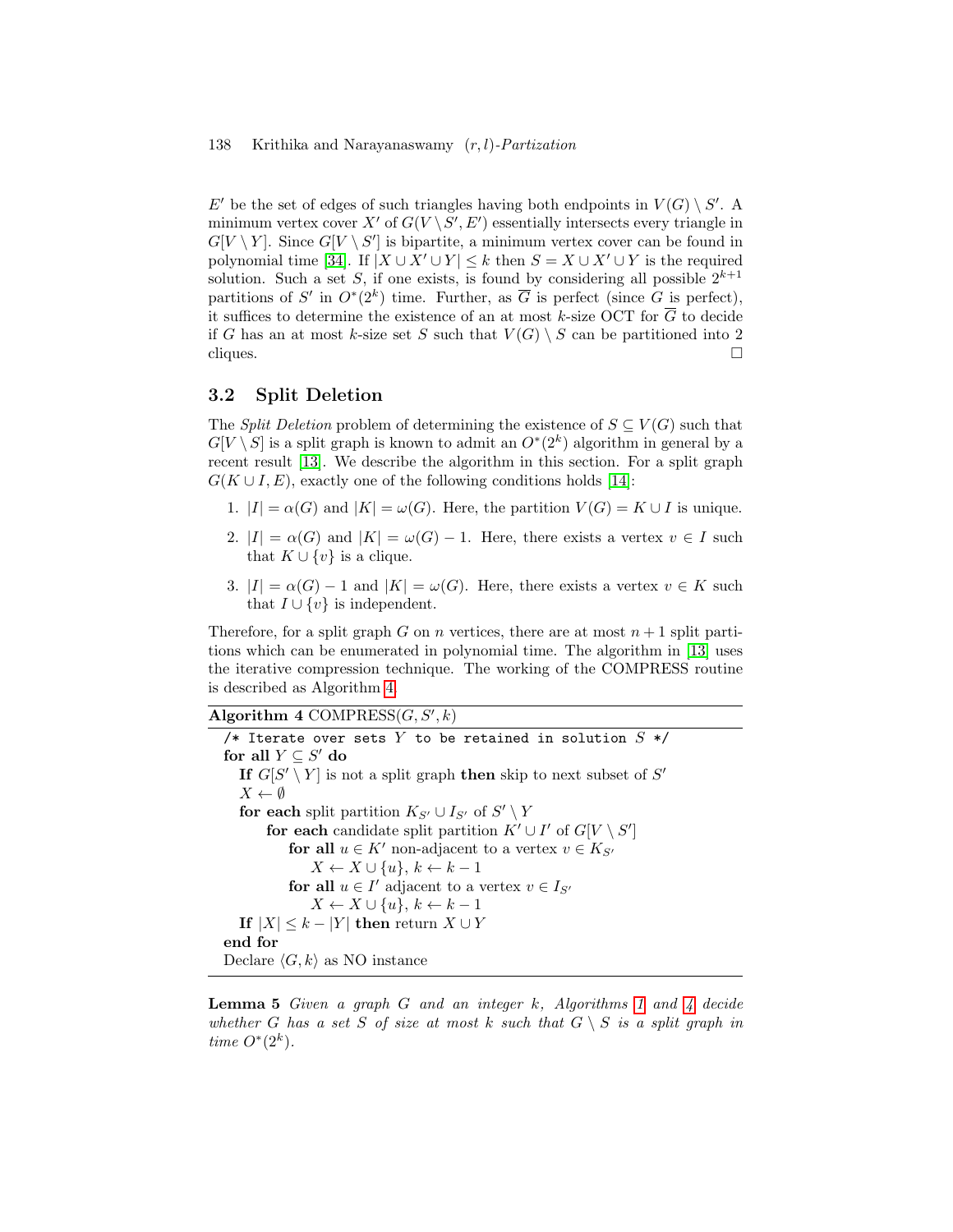**Proof:** Consider a  $(k+1)$ -size solution S' and let  $K' \cup I'$  denote a split partition of  $G \setminus S'$ . The COMPRESS subroutine searches for a smaller solution S by iterating over all  $Y \subseteq S'$  to be retained in S and choosing  $X \subseteq V(G) \setminus S'$  to replace  $S' \setminus Y$ . We consider only subsets Y for which  $G[S' \setminus Y]$  is a split graph. For a split partition  $K_{S'} \cup I_{S'}$  of  $S' \setminus Y$ , we search for a  $X \subseteq V(G) \setminus S'$  such that in a split partition  $K \cup I$  of  $G\backslash S$ ,  $K_{S'} \subseteq K$  and  $I_{S'} \subseteq I$ . For each split partition  $K_{S'} \cup I_{S'}$  of  $S' \setminus Y$ , we consider all possible split partitions of  $G[V \setminus S']$ . Let  $K \cup I$  be one such partition. We now describe the structure of vertices in X. If a vertex  $u \in K'$  is non-adjacent to a vertex  $v \in K_{S'}$ , then u must be in X. Similarly, if a vertex  $u \in I'$  is adjacent to a vertex  $v \in I_{S'}$ , then u must be in X. Hence, X can be obtained by identifying such vertices in  $V(G) \setminus S'$ . Thus, we can determine if the set S of at most k vertices exists in  $O^*(2^k)$  time.  $\square$ 

From Lemmas [4](#page-8-1) and [5,](#page-9-2) we have the following result.

**Theorem 4** Given a perfect graph G and an integer  $k$ , there is an algorithm running in time  $O^*(2^k)$  that decides if G has a bicochromatization solution of size at most k.

### Bicochromatization in Co-chordal Graphs

To solve Bicochromatization in a co-chordal graph G, we have to determine the existence of a set  $S$  of at most  $k$  vertices satisfying one of the following properties: (1)  $G \setminus S$  is bipartite. (2)  $\overline{G} \setminus S$  is bipartite. (3)  $\overline{G} \setminus S$  is a split graph. These can be achieved by solving for  $OCT$  on G (co-chordal),  $OCT$ on  $\overline{G}$  (chordal) and *Split Deletion* on  $\overline{G}$  (chordal), respectively. We show that Bicochromatization restricted to co-chordal graphs is polynomial-time solvable. OCT and Split Deletion on chordal graphs are known to be polynomial-time solvable  $[6, 10, 35]$  $[6, 10, 35]$  $[6, 10, 35]$ . We now describe a polynomial-time algorithm for  $OCT$  in co-chordal graphs. In [\[30\]](#page-17-4), Raman et al. showed that if  $S$  is a minimum OCT of G, then  $V(G) \setminus S$  can be partitioned into a maximal independent set  $V_1$  of G and a maximum independent set  $V_2$  of  $G \setminus V_1$ . Thus, it follows that OCT is polynomial time solvable in any graph class in which the maximal independent sets can be enumerated in polynomial time. Co-chordal graphs are one such graph class. The number of maximal independent sets in a co-chordal graph can be enumerated in linear time as the number of maximal cliques in a chordal graph is at most n [\[14\]](#page-16-3). Thus, we obtain an  $O(n^2)$  time algorithm for  $OCT$ in co-chordal graphs by a simple enumeration technique: Iterate over all  $K$ , a maximal independent set of G. If  $|K| + |K'| \ge n - k$ , where K' is a maximum independent set in  $G \setminus K$  then  $V(G) \setminus (K \cup K')$  is the required OCT. If no maximal independent set K yields such an OCT, we declare  $\langle G, k \rangle$  as a NO instance.

## <span id="page-10-0"></span>4 Generalized Above Guarantee Vertex Cover

In Sections [2](#page-4-0) and [3,](#page-7-0) for perfect graphs, we have described parameterized algorithms for  $(r, 0)$ -*Partization* and  $(r, l)$ -*Partization* with  $r + l = 2$ . We know that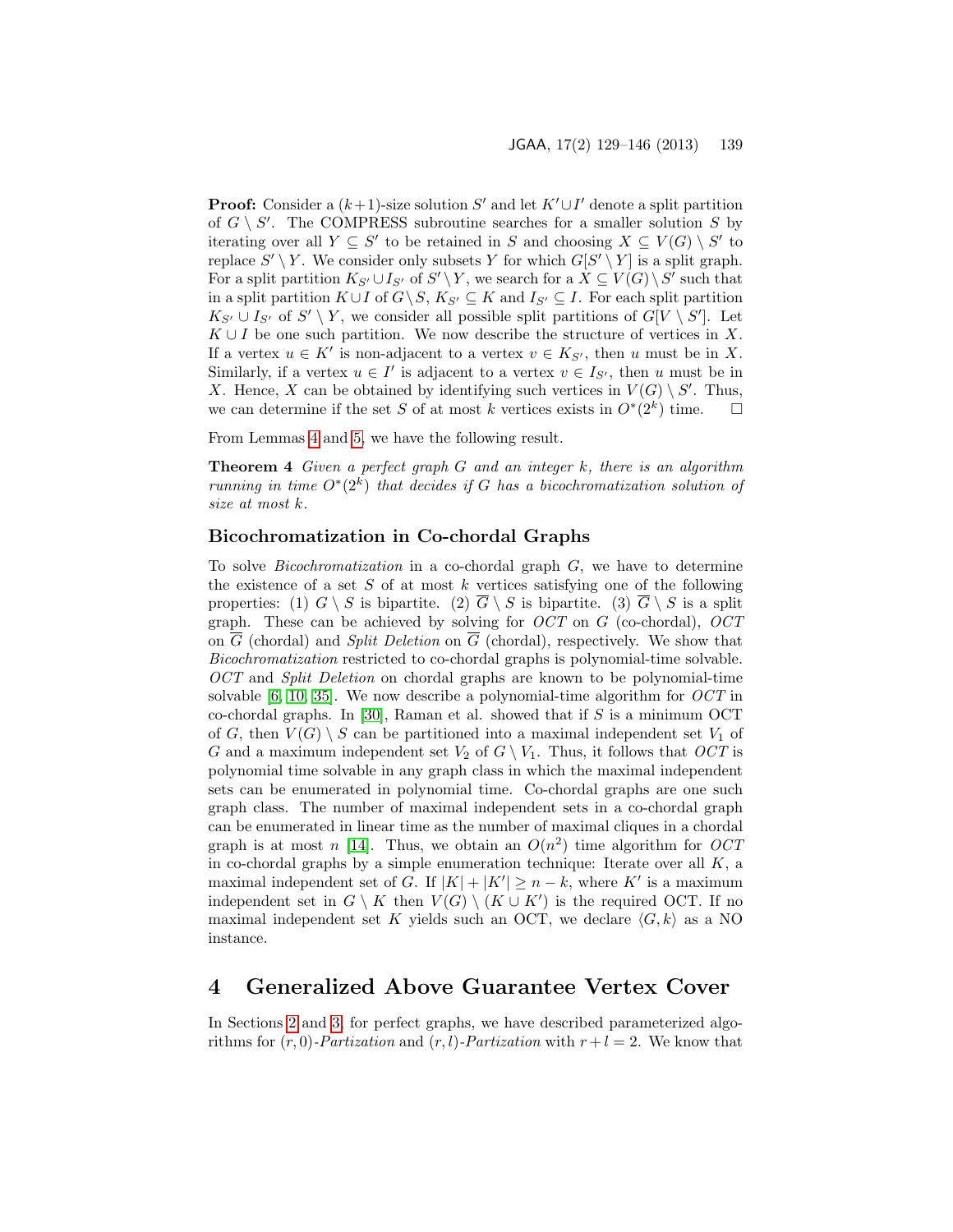$(r, l)$ -Partization is W-hard in general. We use this hardness to understand the parameterized complexity of a generalization of an above guarantee parameterization of Vertex Cover. We define Generalized Above Guarantee Vertex Cover as follows.

Generalized Above Guarantee Vertex Cover **Input:**  $\langle G, \mathcal{K}, k \rangle$ , where K is a clique cover of G and  $k \in \mathbb{N}$ Parameter:  $k$ Question: Does G have a vertex cover of size at most  $k + \sum_{C \in \mathcal{K}} (|C| - 1)$ ?

As the size of any vertex cover of G is at least the cardinality  $\mu(G)$  of a maximum matching in  $G$ , a parameterization of *Vertex Cover* where the parameter is the difference between the optimum solution size and the guaranteed lower bound is appropriate to study. Such above guarantee parameterized problems were first considered by Mahajan and Raman in [\[25\]](#page-16-10). Vertex Cover Above Maximum Matching (also known as *Above Guarantee Vertex Cover*) is one of the most popular such parameterizations of Vertex Cover that have been studied in the literature  $[8, 19, 24, 26, 27, 29, 31]$  $[8, 19, 24, 26, 27, 29, 31]$  $[8, 19, 24, 26, 27, 29, 31]$  $[8, 19, 24, 26, 27, 29, 31]$  $[8, 19, 24, 26, 27, 29, 31]$  $[8, 19, 24, 26, 27, 29, 31]$  $[8, 19, 24, 26, 27, 29, 31]$ . The problem is to decide if G has a vertex cover of size at most  $\mu(G) + k$ , where k is the above guarantee parameter and was shown to be FPT by a parameter preserving reduction to Almost 2-SAT and an  $O^*(15^k)$  algorithm for the same [\[27,](#page-17-6) [31\]](#page-17-8). The  $O^*(2.3146^k)$  algorithm in [\[24\]](#page-16-2) is the current fastest algorithm for Vertex Cover Above Maximum Matching. Generalized Above Guarantee Vertex Cover is a generalization of Vertex Cover Above Maximum Matching in which the lower bound on the size of a minimum vertex cover is obtained from the contribution of a clique cover. Note that this bound is a stronger bound as compared to the size of a maximum matching used in Vertex Cover Above Maximum Matching. While a maximum matching of a graph can be obtained in polynomial time, this is quite unlikely for a minimum clique cover [\[12\]](#page-15-0). However, the cliques in an arbitrary clique cover  $K$ , not necessarily minimum, can be obtained in polynomial time by finding a maximal clique C in G and recursing on  $G\backslash V(C)$  until every vertex of G is in some clique  $C \in \mathcal{K}$ .

Generalized Above Guarantee Vertex Cover is W-hard: We describe a parameterized reduction from  $(r, l)$ -Partization to Generalized Above Guarantee Vertex Cover by defining the following transformation: given a graph  $G(V, E)$ with  $V(G) = \{v_1, v_2, \cdots, v_n\}$  and integers r and l, the graph  $G^{r,l}$  is constructed by taking r copies  $G_1({v_1, \cdots, v_{1n}}, E_1), \cdots G_r({v_{r1}, \cdots, v_{rn}}, E_r)$  of G and l copies  $\overline{G}_1(\{u_{11}, \cdots, u_{1n}\}, E'_1), \cdots \overline{G}_l(\{u_{l1}, \cdots, u_{ln}\}, E'_l)$  of  $\overline{G}$ . Also, for each  $v_i \in V(G)$ , the vertices  $\{v_{1i}, \dots, v_{ri}, u_{1i}, \dots, u_{li}\}$  form a clique. A clique cover K of  $G^{r,l}$  is  $\{\{v_{ij}, u_{hj} \mid 1 \le i \le r, 1 \le h \le l\} \mid v_j \in V(G)\}.$ 

<span id="page-11-0"></span>**Lemma 6** For any  $k' \geq 0$ , G has an  $(r, l)$ -partization solution of size k' if and only if  $G^{r,l}$  has a vertex cover of size  $(r+l-1)n+k'$ .

**Proof:** Consider a subgraph H of G with  $V(H) = V(G) \setminus S$ , where  $S \subseteq V(G)$ is an  $(r, l)$ -partization solution of size k' in G. Consider a partition of  $V(H)$ into r independent sets  $V_1, \dots, V_r$  and l cliques  $U_1, \dots, U_l$ . Define a subset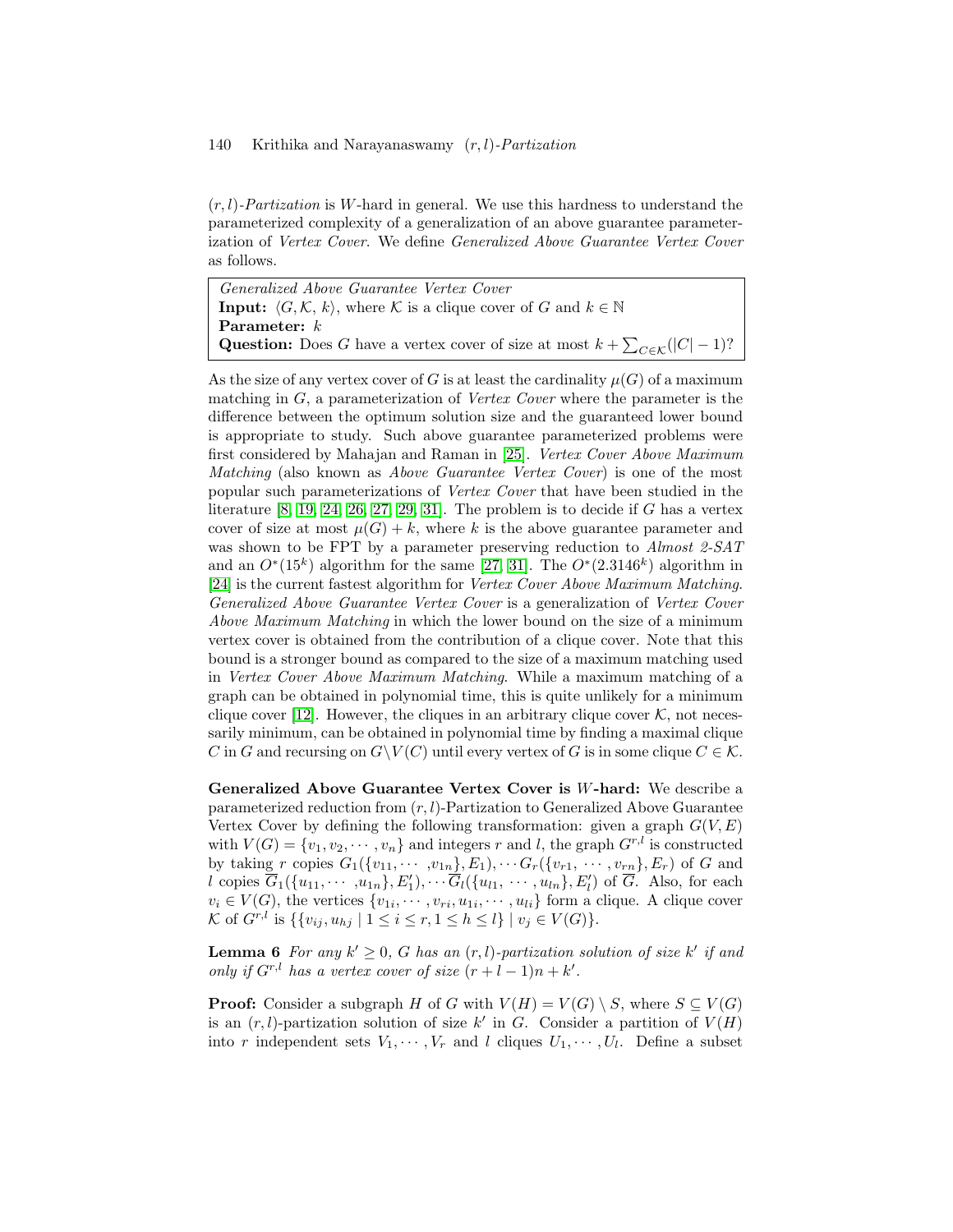

Figure 1:  $(r, l)$ -Partization  $\leq_{fpt}$  Generalized Above Guarantee Vertex Cover

 $I \subseteq V(G^{r,l})$  as follows: for each vertex  $v_i \in V_j$ ,  $v_{ji} \in I$  for  $1 \leq j \leq r$  and for each vertex  $v_i \in U_j$ ,  $u_{ji} \in I$  for  $1 \leq j \leq l$ . By the construction of  $G^{r,l}$ , for each  $\{v_i, v_j\} \in E(G), \{v_{hi}, v_{pj}\}, \{u_{h'i}, u_{p'j}\} \notin E(G^{r,l})$  for all  $1 \le h \ne p \le r, 1 \le h' \ne$  $p' \leq l$ . Also, for every  $v_i \in V(H)$ , exactly one of  $v_{1i}, \dots, v_{ri}, u_{1i}, \dots, u_{li}$  is in I. Thus, we have  $|I| = n - k'$  and I is an independent set in  $G^{r,l}$ . Hence,  $V(G^{r,l}) \setminus I$ is a vertex cover of size  $(r + l - 1)n + k'$  in  $G^{r,l}$ . Conversely, consider a vertex cover X of size  $(r+l-1)n+k'$  in  $G^{r,l}$ . Let  $I = V(G^{r,l})\setminus X$  be the corresponding independent set of size  $n - k'$  in  $G^{r,l}$ . Clearly, for any  $v_i \in G$ ,  $1 \le i \le n$ , at most one of  $v_{j'i}$  and  $u_{j'i}$ ,  $1 \leq j \leq r$ ,  $1 \leq j' \leq l$  can be in *I*. Partition *I* into  $V'_1 \cup \cdots \cup V'_r \cup U'_1 \cup \cdots \cup U'_l$  such that each  $v_{ij} \in I \cap V'_i$  and each  $u_{ij} \in I \cap U'_i$ . Define  $V_j = \{v_i \mid v_{ji} \in V'_j\}, 1 \le j \le r$  and  $U_j = \{u_i \mid u_{ji} \in U'_j\}, 1 \le j \le l$ . We claim that  $G[V_1 \cup \cdots \cup V_r]$  is r-colorable and the complement of  $G[U_1 \cup \cdots \cup U_l]$ is l-colorable. On the contrary, if  $G[V_1 \cup \cdots \cup V_r]$  is not r-colorable, without loss of generality, let  $v_j, v_h \in V_i$  be adjacent. By the definition of  $V_i$ , it follows that  $v_{ij}$  and  $v_{ih}$  are adjacent in  $V_i'$  contradicting that I is an independent set in G. Similarly, if the complement of  $G[U_1 \cup \cdots \cup U_l]$  is not *l*-colorable, then there exists vertices  $u_j, u_h \in U_i$  which are non-adjacent in G. Thus, there exist an i' with  $u_{i'j}, u_{i'h} \in U_i' \cap I$  such that  $u_{i'j}$  and  $u_{i'h}$  are adjacent contradicting the fact that I is an independent set in  $G^{r,l}$ . Hence,  $V(G) \setminus (V_1 \cup \cdots \cup V_r \cup U_1 \cup \cdots \cup U_l)$ is an  $(r, l)$ -partization solution of k' vertices in  $\tilde{G}$ .

<span id="page-12-0"></span>Theorem 5 For input instances of Generalized Above Guarantee Vertex Cover with cliques sizes at least 3 in the clique cover, the problem is not FPT unless  $P = NP$ .

**Proof:** Consider an  $(r, l)$ -Partization instance  $\langle G({v_1, v_2, \cdots, v_n}, E), k, r, l \rangle$ . The corresponding *Generalized Above Guarantee Vertex Cover* instance  $\langle G^{r,l}, \mathcal{K}, \rangle$ k) where K is a clique cover of  $G^{r,l}$  defined as  $\{v_{ij}, u_{i'j} \mid 1 \le i \le r, 1 \le i' \le r\}$ l} |  $v_j \in V(G)$ . By Lemma [6,](#page-11-0) G has an  $(r, l)$ -partization solution of size at most k if and only if  $G^{r,l}$  has a vertex cover of size at most  $(r+l-1)n+k$ .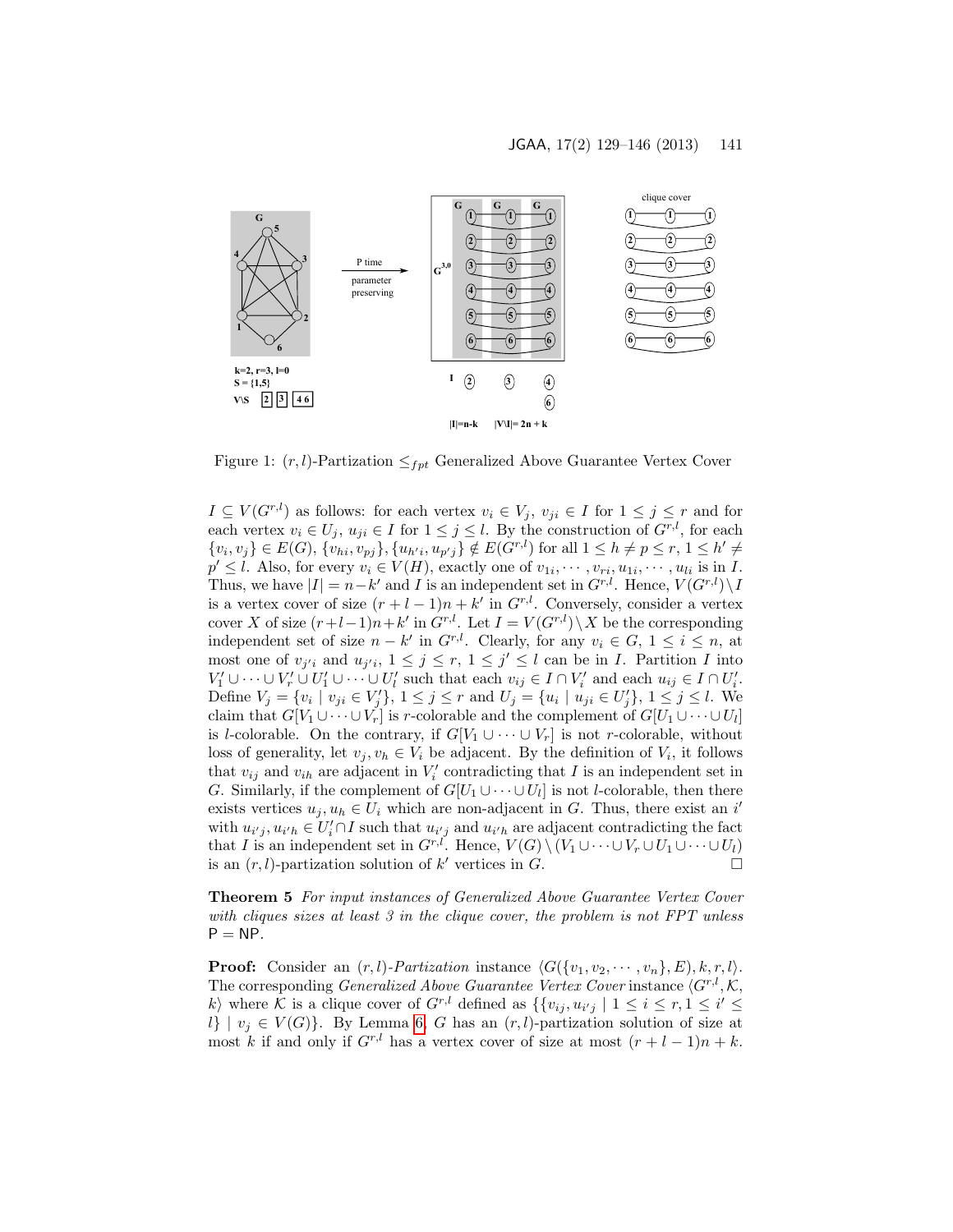For  $k = l = 0$  and  $r = 3$ , it follows that G is 3-colorable if and only if  $G^{r,l}$  has a vertex cover of size 2n. An  $O^*(f(k))$  algorithm for *Generalized Vertex Cover* Above Guarantee results in a polynomial-time algorithm for 3-coloring which is unlikely unless  $P = NP$ . Thus, the problem of determining if G has a vertex cover whose size is at most k more than the contribution from the clique cover is unlikely to be FPT unless  $P = NP$ .

As  $(r, l)$ -*Partization* is trivially para-NP-hard for  $r > 3$  or  $l > 3$ , this polynomialtime parameter-preserving reduction shows that Generalized Above Guarantee Vertex Cover is also para-NP-hard. It is known that the standard parameterized Vertex Cover cannot have subexponential parameterized algorithms under Exponential-Time Hypothesis [\[4\]](#page-15-11). Therefore, it follows that algorithms subexponential in the parameter are unlikely for Vertex Cover Above Maximum Matching. This result can also be obtained from Theorem [5.](#page-12-0)

Theorem 6 The problem of deciding if G has a vertex cover of size at most  $\mu(G) + k$ , where k is the above guarantee parameter, does not have  $2^{o(k)}$  time parameterized algorithm under Exponential-Time Hypothesis.

**Proof:** By the construction of  $G^{3,0}$ , we have  $\mu(G^{3,0}) \geq n + \mu(G)$ . Let  $\mu(G^{3,0}) =$  $n + \mu(G) + c$  where  $c \geq 0$ . Note that as  $\mu(G^{3,0})$  can be obtained in polynomial time, c can be determined in polynomial time. If there is an  $2^{o(k)}$  algorithm for Vertex Cover Above Maximum Matching, then a vertex cover of size  $2n =$  $\mu(G^{3,0}) + (n - \mu(G) - c)$  can be obtained in  $2^{o(n - \mu(G) - c)}$  time for  $G^{3,0}$ . Thus, in time subexponential in  $n$ , we can determine if  $G$  is 3-colorable or not. This is unlikely under *Exponential-Time Hypothesis.* 

As a consequence of this study, we observe the inter-relationship among the problems addressed in this paper as presented in Figure [2.](#page-13-0)



<span id="page-13-0"></span>Figure 2: Zoo of Problems Addressed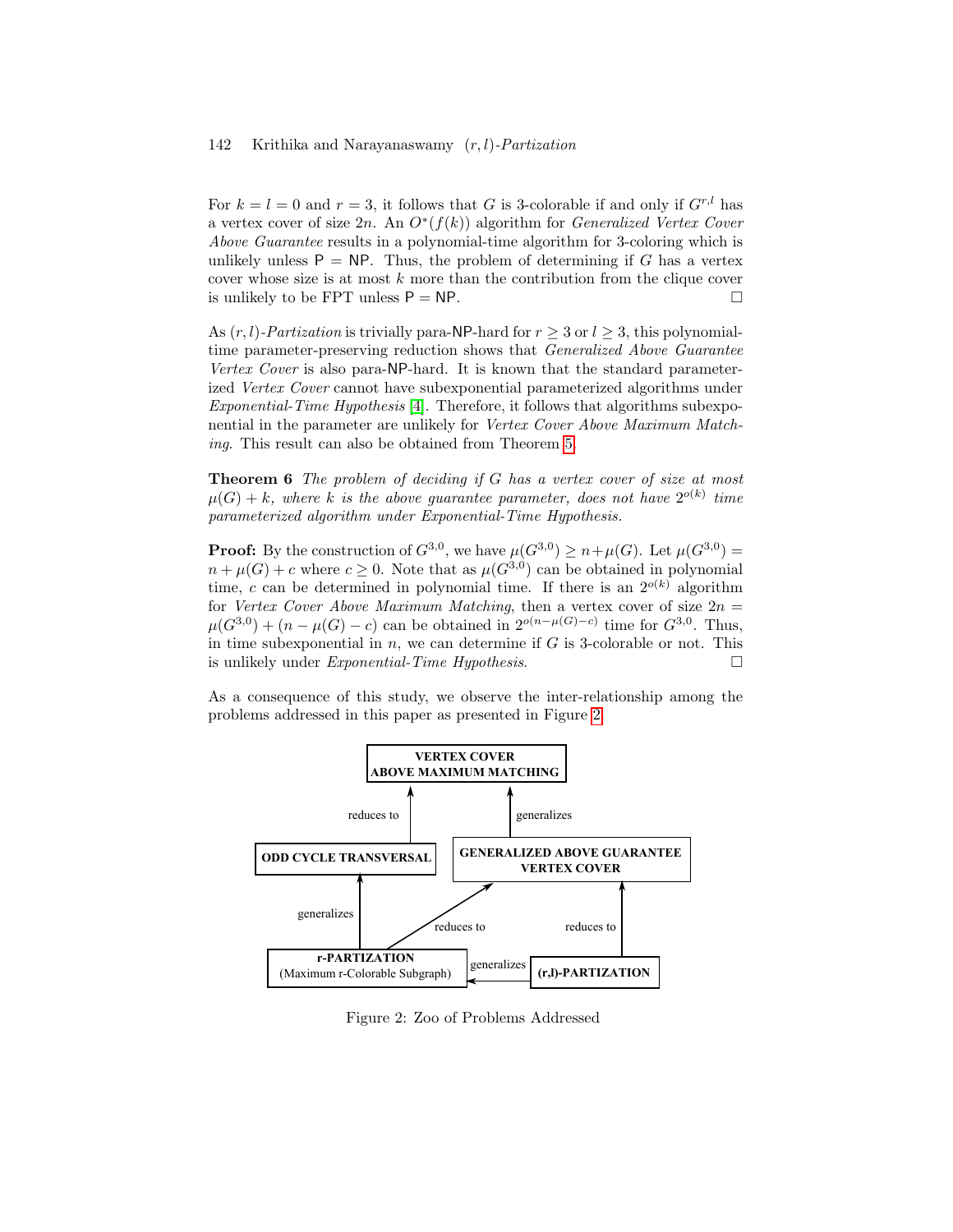## 5 Concluding Remarks

Though a randomized polynomial kernelization algorithm is known for OCT by a recent result [\[23\]](#page-16-12), the existence of a deterministic kernelization algorithm is still open. It is interesting to note that OCT on perfect graphs, being a restricted 3-Hitting Set, has a quadratic vertex kernel [\[1\]](#page-15-7). Determining if linear kernels exists is an interesting direction of research. Also, our  $O^*(2^k)$  algorithm for  $OCT$ on perfect graphs is a faster algorithm for restricted 3-Hitting Set instances than the best known  $O^*(2.0755^k)$  algorithm for 3-Hitting Set in general [\[33\]](#page-17-9). Though OCT on perfect graphs is NP-complete, from Lemma [6,](#page-11-0) it follows that OCT is polynomial solvable on perfect graphs G if the transformed graphs  $\mathcal{G}^{2,0}$ are perfect since Vertex Cover is in polynomial time for perfect graphs using semidefinite programming [\[16\]](#page-16-6). A structural characterization of such graphs is an exciting study.

## Acknowledgements

We thank Venkatesh Raman for pointing out that our *OCT* algorithm for perfect graphs can be extended to Bicochromatization and bringing the Split Deletion algorithm in [\[13\]](#page-16-9) to our knowledge. We also acknowledge the comments of the referees which have increased the readability of this paper.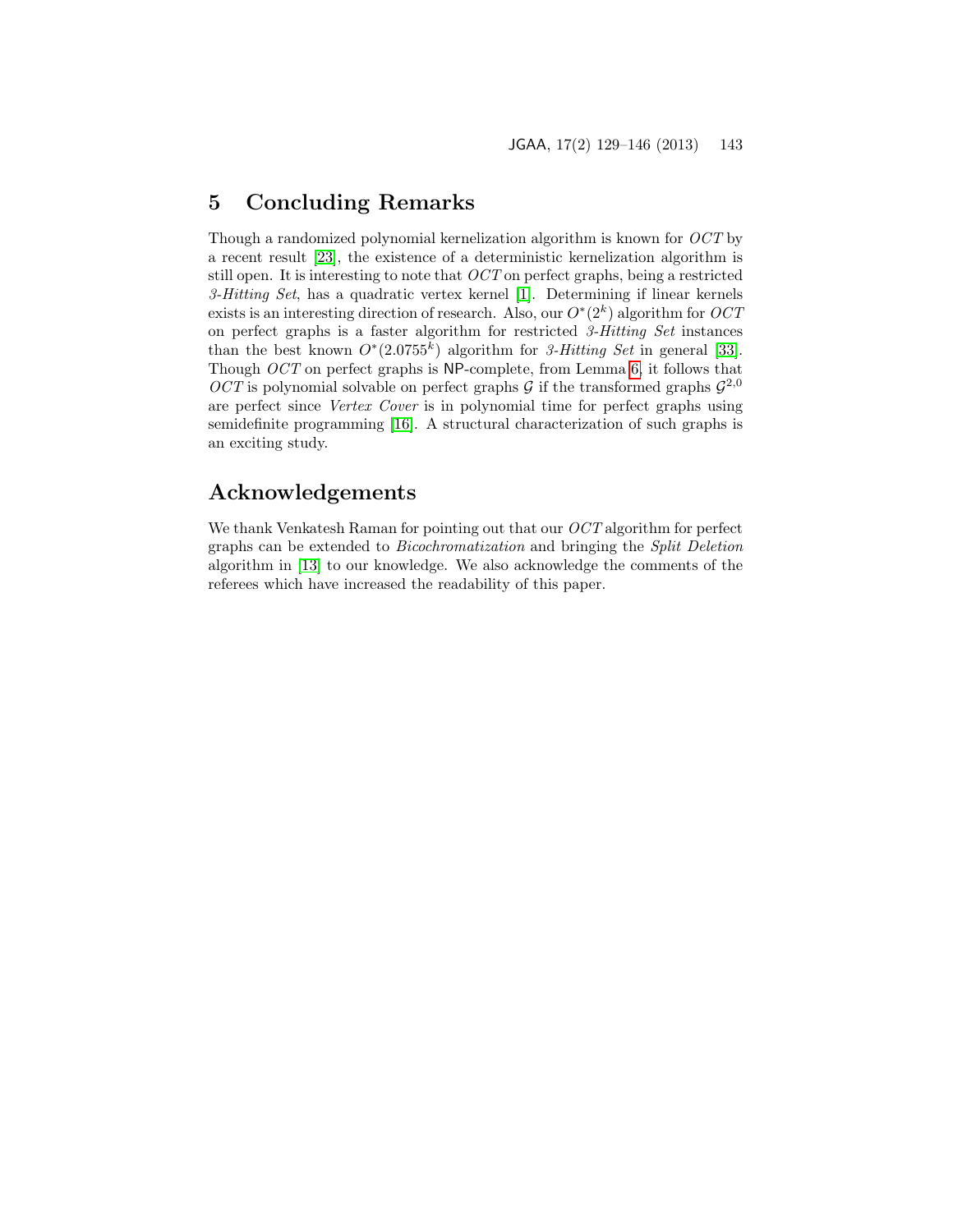## References

- <span id="page-15-7"></span>[1] F. N. Abu-Khzama. A kernelization algorithm for d-hitting set. Journal of Computer and System Sciences, 76(7):524–531, 2010. [doi:10.1016/j.](http://dx.doi.org/10.1016/j.jcss.2009.09.002) [jcss.2009.09.002](http://dx.doi.org/10.1016/j.jcss.2009.09.002).
- <span id="page-15-4"></span>[2] L. A. Berry, W. S. Kennedy, A. D. King, Z. Li, and B. A. Reed. Finding a maximum-weight induced k-partite subgraph of an i-triangulated graph. Discrete Applied Mathematics, 158(7):765–770, 2010. [doi:10.1016/](http://dx.doi.org/10.1016/j.dam.2008.08.020) [j.dam.2008.08.020](http://dx.doi.org/10.1016/j.dam.2008.08.020).
- <span id="page-15-1"></span>[3] A. Brandstädt. Partitions of graphs into one or two independent sets and cliques. Discrete Mathematics, 152(1-3):47–54, 1996. [doi:10.1016/](http://dx.doi.org/10.1016/0012-365X(94)00296-U) [0012-365X\(94\)00296-U](http://dx.doi.org/10.1016/0012-365X(94)00296-U).
- <span id="page-15-11"></span>[4] L. Cai and D. Juedes. On the existence of subexponential parameterized algorithms. Journal of Computer and System Sciences, 67(4):789–807, 2003. [doi:10.1016/S0022-0000\(03\)00074-6](http://dx.doi.org/10.1016/S0022-0000(03)00074-6).
- <span id="page-15-2"></span>[5] M. Chudnovsky, G. Cornuéjols, X. Liu, P. Seymour, and K. Vusković. Recognizing berge graphs. Combinatorica, 25(2):143–186, 2005.
- <span id="page-15-3"></span>[6] D. G. Corneil and J. Fonlupt. The complexity of generalized clique covering. Discrete Applied Mathematics, 22(2):109–118, 1988-89. [doi:](http://dx.doi.org/10.1016/0166-218X(88)90086-8) [10.1016/0166-218X\(88\)90086-8](http://dx.doi.org/10.1016/0166-218X(88)90086-8).
- <span id="page-15-8"></span>[7] B. Courcelle. The monadic second-order logic of graphs I: Recognizable sets of finite graphs. Information and Computation, 85(1):12–75, 1990. [doi:10.1016/0890-5401\(90\)90043-H](http://dx.doi.org/10.1016/0890-5401(90)90043-H).
- <span id="page-15-10"></span>[8] M. Cygan, M. Pilipczuk, M. Pilipczuk, and J. O. Wojtaszczyk. On multiway cut parameterized above lower bounds. Parameterized and Exact Computation, Lecture Notes in Computer Science, 7112:1–12, 2011. [doi:10.1007/978-3-642-28050-4\\_1](http://dx.doi.org/10.1007/978-3-642-28050-4_1).
- <span id="page-15-5"></span>[9] R. G. Downey and M. R. Fellows. Parameterized complexity. Springer-Verlag, 1999.
- <span id="page-15-9"></span>[10] T. Ekim and D. de Werra. On split-coloring problems. Journal of Combinatorial Optimization, 10(3):211–225, 2005. [doi:10.1007/](http://dx.doi.org/10.1007/s10878-005-4103-7) [s10878-005-4103-7](http://dx.doi.org/10.1007/s10878-005-4103-7).
- <span id="page-15-6"></span>[11] J. Flum and M. Grohe. Parameterized complexity theory. Springer-Verlag, 2006.
- <span id="page-15-0"></span>[12] M. R. Garey and D. S. Johnson. Computers and intractability: A guide to the theory of NP-completeness. W.H.Freeman and Company, 1979.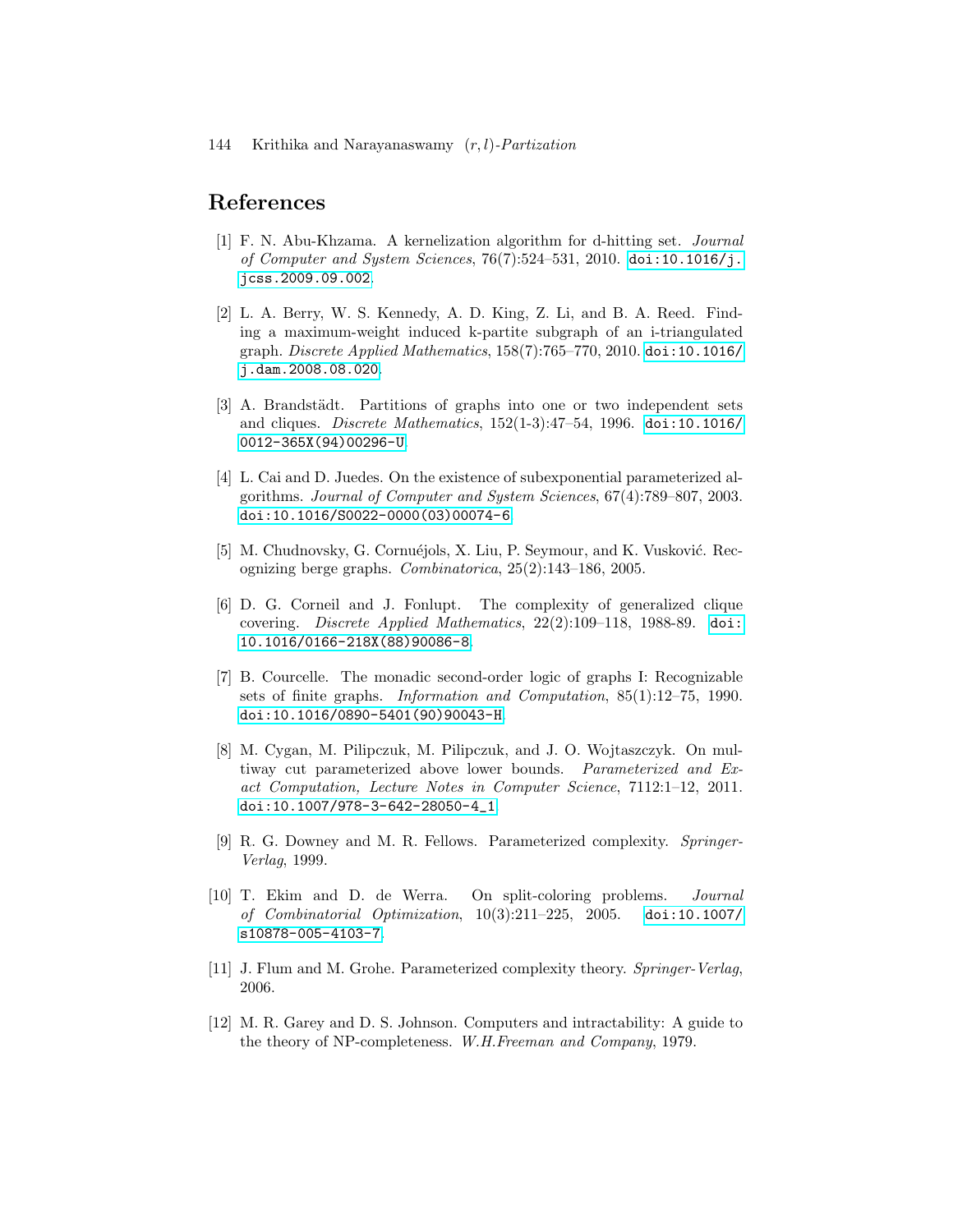- <span id="page-16-9"></span>[13] E. Ghosh, S. Kolay, M. Kumar, P. Misra, F. Panolan, A. Rai, and M. S. Ramanujan. Faster parameterized algorithms for deletion to split graphs. Algorithm Theory - SWAT, Lecture Notes in Computer Science, 7357:107– 118, 2012. [doi:10.1007/978-3-642-31155-0\\_10](http://dx.doi.org/10.1007/978-3-642-31155-0_10).
- <span id="page-16-3"></span>[14] M. C. Golumbic. Algorithmic graph theory and perfect graphs. Academic Press, 1980.
- <span id="page-16-4"></span>[15] M. Grötschel, L. Lovász, and A. Schrijver. Polynomial algorithms for perfect graphs. Annals of Discrete Mathematics, 21:325–356, 1984.
- <span id="page-16-6"></span>[16] M. Grötschel, L. Lovász, and A. Schrijver. Geometric algorithms and combinatorial optimization. Springer-Verlag, 1988.
- <span id="page-16-1"></span>[17] J. Guo, H. Moser, and R. Niedermeier. Iterative compression for exactly solving NP-hard minimization problems. Algorithmics of Large and Complex Networks, Lecture Notes in Computer Science, 5515:65–80, 2009. [doi:10.1007/978-3-642-02094-0\\_4](http://dx.doi.org/10.1007/978-3-642-02094-0_4).
- <span id="page-16-0"></span>[18] J. Guo, R. Niedermeier, and S. Wernicke. Parameterized complexity of generalized vertex cover problems. Algorithms and Data Structures, Lecture Notes in Computer Science, 3608:36–48, 2005. [doi:10.1007/11534273\\_5](http://dx.doi.org/10.1007/11534273_5).
- <span id="page-16-11"></span>[19] G. Gutin, E. J. Kim, M. Lampis, and V. Mitsou. Vertex cover problem parameterized above and below tight bounds. Theory of Computing Systems.
- <span id="page-16-5"></span>[20] P. Heggernes, D. Kratsch, D. Lokshtanov, V. Raman, and S. Saurabh. Fixed-parameter algorithms for cochromatic number and disjoint rectangle stabbing. Algorithm Theory - SWAT, Lecture Notes in Computer Science, 6139:334–345, 2010. [doi:10.1007/978-3-642-13731-0\\_32](http://dx.doi.org/10.1007/978-3-642-13731-0_32).
- <span id="page-16-7"></span>[21] R. Impagliazzo and R. Paturi. Complexity of k-sat. Proceedings of IEEE Conference on Computational Complexity, pages 237–240, 1999. [doi:10.](http://dx.doi.org/10.1109/CCC.1999.766282) [1109/CCC.1999.766282](http://dx.doi.org/10.1109/CCC.1999.766282).
- <span id="page-16-8"></span>[22] R. Impagliazzo, R. Paturi, and F. Zane. Which problems have strongly exponential complexity. Journal of Computer and System Sciences,  $63(4):512-530, 2001.$  [doi:10.1006/jcss.2001.1774](http://dx.doi.org/10.1006/jcss.2001.1774).
- <span id="page-16-12"></span>[23] S. Kratsch and M. Wahlström. Compression via matroids: A randomized polynomial kernel for odd cycle transversal. Proceedings of SODA, pages 94–103, 2012.
- <span id="page-16-2"></span>[24] D. Lokshtanov, N. S. Narayanaswamy, V. Raman, M. S. Ramanujan, and S. Saurabh. Faster parameterized algorithms using linear programming. CoRR abs/1203.0833, 2012.
- <span id="page-16-10"></span>[25] M. Mahajan and V. Raman. Parameterizing above guaranteed values: MaxSat and MaxCut. Journal of Algorithms, 31(2):335–354, 1999. [doi:](http://dx.doi.org/10.1006/jagm.1998.0996) [10.1006/jagm.1998.0996](http://dx.doi.org/10.1006/jagm.1998.0996).